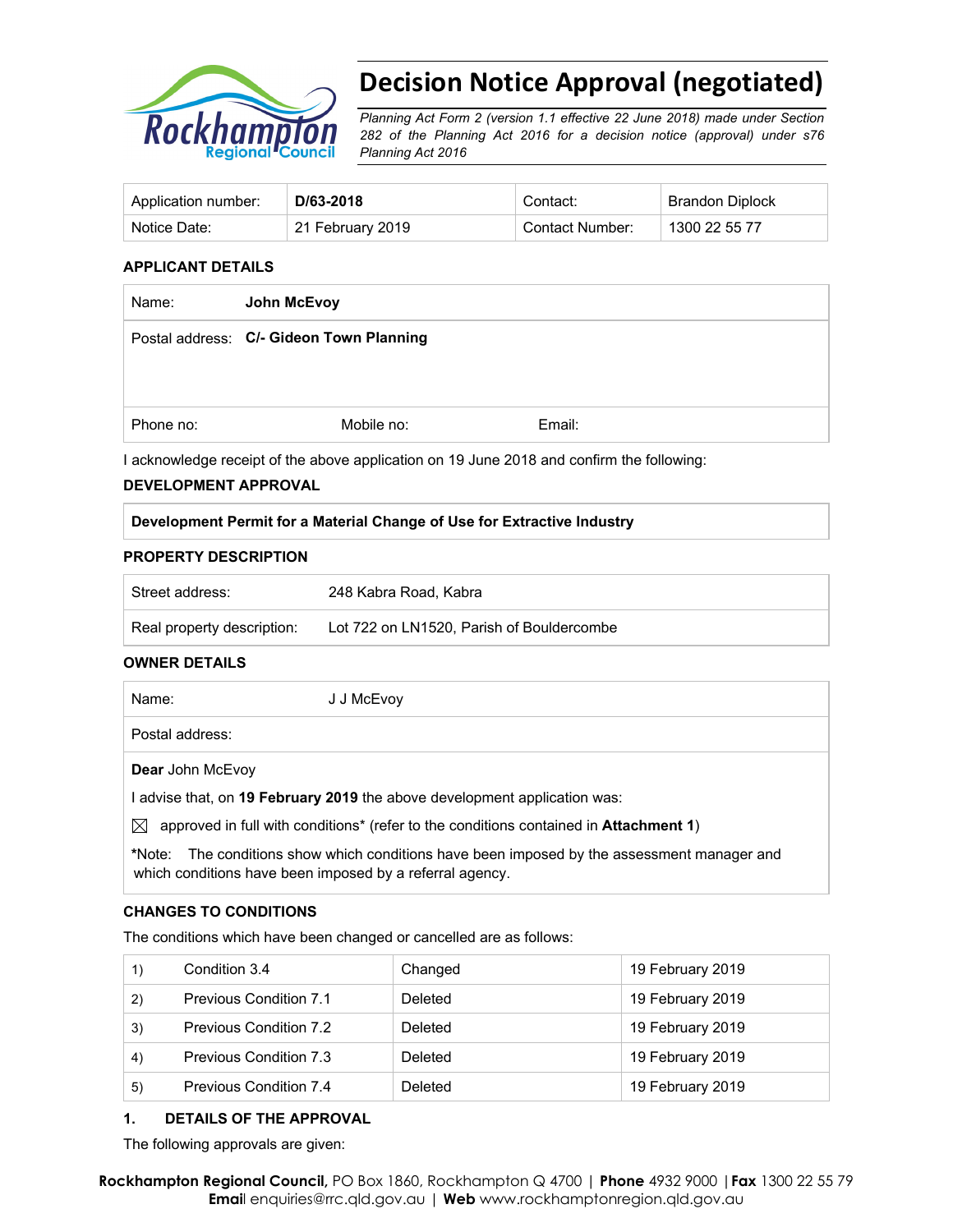|                                                                                                                                                                                                        | <b>Development</b><br><b>Permit</b> | Preliminary<br>Approval |
|--------------------------------------------------------------------------------------------------------------------------------------------------------------------------------------------------------|-------------------------------------|-------------------------|
| Development assessable under the planning scheme, superseded<br>planning scheme, a temporary local planning instrument, a master<br>plan or a preliminary approval which includes a variation approval |                                     |                         |
| - Material change of use                                                                                                                                                                               |                                     |                         |

## **2. CONDITIONS**

This approval is subject to the conditions in Attachment 1.

## **3. FURTHER DEVELOPMENT PERMITS REQUIRED**

Please be advised that the following development permits are required to be obtained before the development can be carried out:

| Type of development permit required | Subject of the required development permit |
|-------------------------------------|--------------------------------------------|
| <b>Operational Works</b>            | Road Works                                 |
|                                     | <b>Access and Parking Works</b>            |
|                                     | Stormwater Works                           |
|                                     | <b>Allotment Drainage Works</b>            |
|                                     | Site Works                                 |

## **4. SUBMISSIONS** NIL

## **5. REFERRAL AGENCIES**

The following Referral Agencies were activated by this application.

| For an application involving                                                                                                                                                          | Name of<br>agency                                                          | <b>Status</b> | <b>Address</b>                                                              |  |
|---------------------------------------------------------------------------------------------------------------------------------------------------------------------------------------|----------------------------------------------------------------------------|---------------|-----------------------------------------------------------------------------|--|
| <b>Electricity Infrastructure</b>                                                                                                                                                     |                                                                            |               |                                                                             |  |
| Schedule 10, Part 9, Division 2, Table 2 – Material change of use of premises near a substation site or<br>subject to an easement                                                     |                                                                            |               |                                                                             |  |
| Development application for a material<br>change of use that is assessable<br>development under a local categorising<br>instrument and does not relate to<br>reconfiguring a lot, if- | The Chief<br>Executive of the<br>distribution<br>entity or<br>transmission | Advice        | Powerlink<br>Online:<br>www.powerlink.com.au                                |  |
| (a) all or part of the premises are within 100m<br>of a substation site: or                                                                                                           | entity                                                                     |               |                                                                             |  |
| (b) both of the following apply—                                                                                                                                                      |                                                                            |               | Postal:                                                                     |  |
| (i) all or part of the premises are<br>subject to an easement for the benefit<br>of a distribution entity, or transmission<br>entity, under the Electricity Act;                      |                                                                            |               | PO Box 1193<br>Virginia Qld 4014                                            |  |
| (ii) the easement is for a transmission<br>grid or supply network                                                                                                                     |                                                                            |               |                                                                             |  |
| <b>STATE TRANSPORT INFRASTRUCTURE (Generally)</b>                                                                                                                                     |                                                                            |               |                                                                             |  |
| Schedule 10, Part 9, Division 4, Subdivision 1, Table 1 - Aspect of development stated in schedule 20                                                                                 |                                                                            |               |                                                                             |  |
| Development application for an aspect of<br>development stated in schedule 20 that is<br>assessable development under a local<br>categorising instrument or section 21, if-           | Department of<br><b>Transport and</b><br>Main Roads                        | Concurrence   | Department of State<br>Development,<br>Manufacturing,<br>Infrastructure and |  |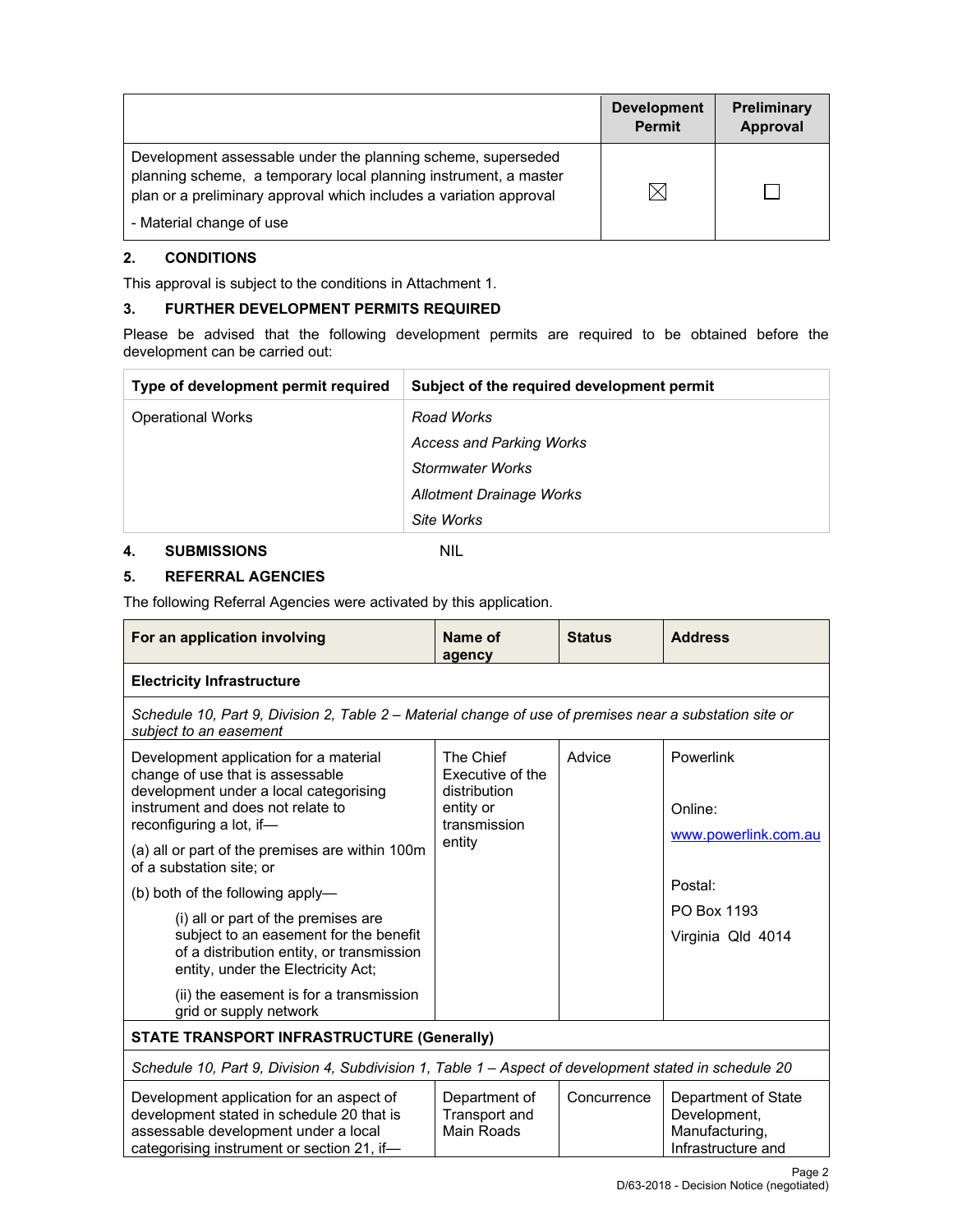| (a) the development is for a purpose stated<br>in schedule 20, column 1 for the aspect; and                                                                                                            | Planning                         |
|--------------------------------------------------------------------------------------------------------------------------------------------------------------------------------------------------------|----------------------------------|
| (b) the development meets or exceeds the<br>threshold-                                                                                                                                                 | Online:<br>www.dilgp.qld.gov.au/ |
| (i) for development in local government area<br>1—stated in schedule 20, column 2 for the<br>purpose; or                                                                                               | MyDAS2                           |
| (ii) for development in local government area                                                                                                                                                          | Postal:                          |
| 2—stated in schedule 20, column 3 for the                                                                                                                                                              | <b>PO Box 113</b>                |
| purpose; and                                                                                                                                                                                           | Rockhampton Qld                  |
| (c) for development in local government<br>area 1-the development is not for an<br>accommodation activity or an office at<br>premises wholly or partly in the excluded<br>area                         | 4700                             |
| However, if the development is for a<br>combination of purposes stated in the same<br>item of schedule 20, the threshold is for the<br>combination of purposes and not for each<br>individual purpose. |                                  |

## **6. THE APPROVED PLANS**

**The approved development must be completed and maintained generally in accordance with the approved drawings and documents:** 

| <b>Plan/Document Name</b>             | <b>Plan/Document Reference</b> | Dated        |
|---------------------------------------|--------------------------------|--------------|
| Location Plan                         | SK-001 Rev 1                   | 21 June 2018 |
| Proposed Site Plan                    | <b>SK-003 Rev 2</b>            | 21 June 2018 |
| <b>Technical Memorandum</b>           | 0861718                        | 8 May 2018   |
| Environmental Report - EA Application | $\overline{a}$                 | 1 June 2018  |

## **7. CURRENCY PERIOD FOR THE APPROVAL (s.85 of the Planning Act)**

The standard relevant periods stated in section 85 of *Planning Act 20016* apply to each aspect of development in this approval, if not stated in the conditions of approval attached.

## **8. STATEMENT OF REASONS**

| Description of the<br>development |    | The proposed development is for a Material Change of Use for an Extractive<br>Industry                                                                                                                                                                                                                                                                    |
|-----------------------------------|----|-----------------------------------------------------------------------------------------------------------------------------------------------------------------------------------------------------------------------------------------------------------------------------------------------------------------------------------------------------------|
| <b>Reasons for Decision</b>       | a) | The proposal will not detract from the rural productivity of the land and<br>will ensure environmental and traffic impacts are minimised.                                                                                                                                                                                                                 |
|                                   | b) | The proposal is considered to be located in an appropriate location for<br>the type of use whereby the amenity of surrounding land is not<br>compromised.                                                                                                                                                                                                 |
|                                   | C) | The proposed use does not compromise the strategic framework in the<br>Rockhampton Region Planning Scheme 2015;                                                                                                                                                                                                                                           |
|                                   | d) | Assessment of the development against the relevant zone purpose,<br>planning scheme codes and planning scheme policies demonstrates<br>that the proposed development will not cause significant adverse<br>impacts on the surrounding natural environment, built environment and<br>infrastructure, community facilities, or local character and amenity; |
|                                   | e) | The proposed development does not compromise the relevant State                                                                                                                                                                                                                                                                                           |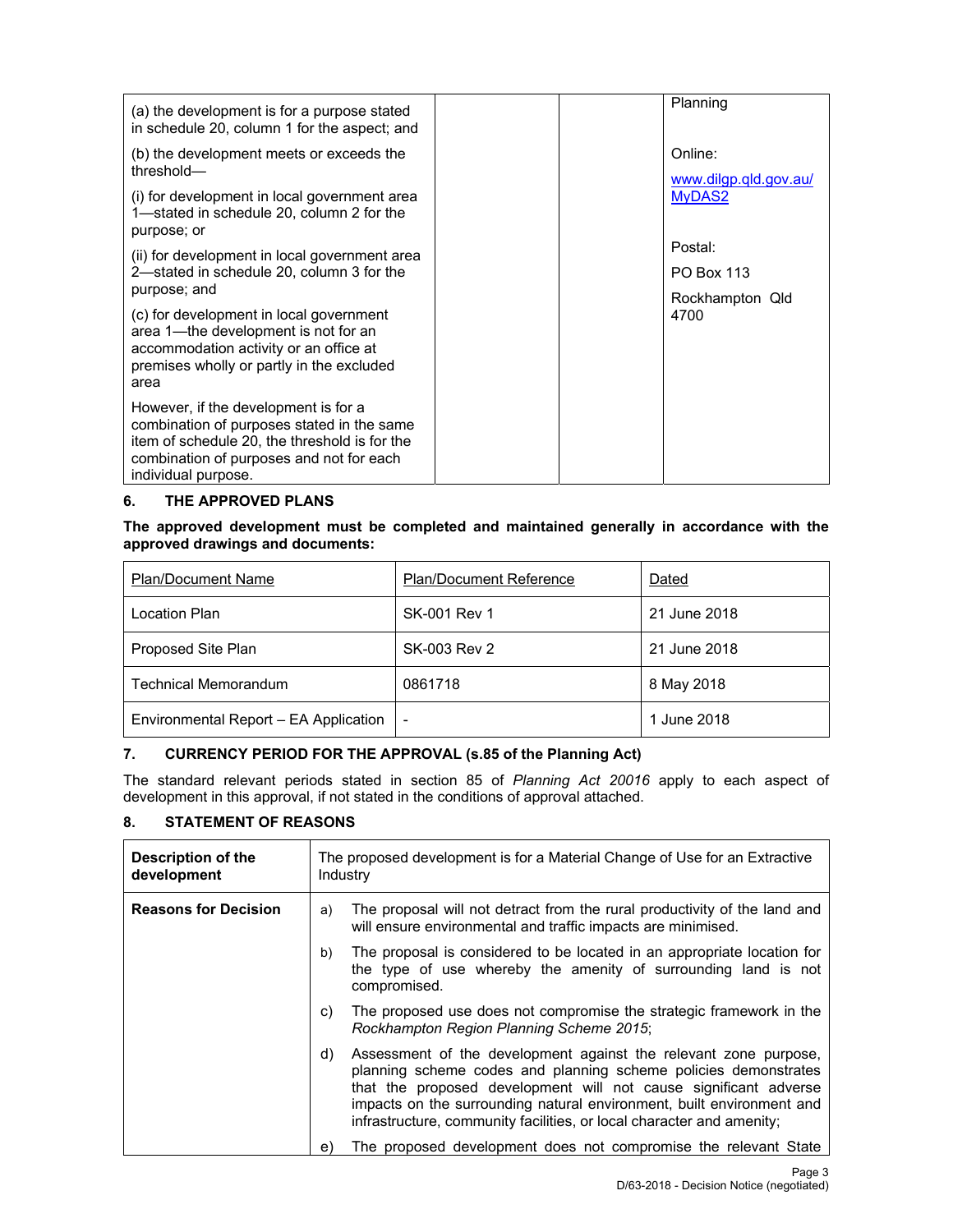|                                      | Planning Policy; and                                                                                                                                  |                                                                                                                                                                                                                                                                                                                                                                                                        |
|--------------------------------------|-------------------------------------------------------------------------------------------------------------------------------------------------------|--------------------------------------------------------------------------------------------------------------------------------------------------------------------------------------------------------------------------------------------------------------------------------------------------------------------------------------------------------------------------------------------------------|
|                                      | $f$ )<br>aspect of the assessment benchmarks.                                                                                                         | On balance, the application should be approved because the<br>circumstances favour Council exercising its discretion to approve the<br>application even though the development does not comply with an                                                                                                                                                                                                 |
| Assessment<br><b>Benchmarks</b>      | benchmarks:                                                                                                                                           | The proposed development was assessed against the following assessment                                                                                                                                                                                                                                                                                                                                 |
|                                      | Rural Zone Code;<br>$\bullet$                                                                                                                         |                                                                                                                                                                                                                                                                                                                                                                                                        |
|                                      | <b>Extractive Industry Code;</b><br>$\bullet$                                                                                                         |                                                                                                                                                                                                                                                                                                                                                                                                        |
|                                      | Access, Parking and Mobility Code;<br>$\bullet$                                                                                                       |                                                                                                                                                                                                                                                                                                                                                                                                        |
|                                      | Landscape Code;<br>$\bullet$                                                                                                                          |                                                                                                                                                                                                                                                                                                                                                                                                        |
|                                      | Stormwater Management Code;<br>$\bullet$                                                                                                              |                                                                                                                                                                                                                                                                                                                                                                                                        |
|                                      | Water and Sewer Code; and<br>$\bullet$                                                                                                                |                                                                                                                                                                                                                                                                                                                                                                                                        |
|                                      | Waste Management Code.<br>$\bullet$                                                                                                                   |                                                                                                                                                                                                                                                                                                                                                                                                        |
| <b>Compliance with</b><br>assessment | The development was assessed against all of the assessment benchmarks<br>listed above and complies with all of these with the exception listed below. |                                                                                                                                                                                                                                                                                                                                                                                                        |
|                                      |                                                                                                                                                       |                                                                                                                                                                                                                                                                                                                                                                                                        |
| benchmarks                           | <b>Assessment</b><br><b>Benchmark</b>                                                                                                                 | Reasons for the approval despite non-<br>compliance with benchmark                                                                                                                                                                                                                                                                                                                                     |
|                                      | <b>Extractive Industry Code</b>                                                                                                                       | Internal haul roads are not proposed to be sealed<br>as part of this application. However, it is proposed<br>that the internal haul roads will be subject to<br>onsite maintenance including the use of water<br>trucks to manage any dust impacts. The proposal<br>will be subject to nuisance conditions which will<br>allow Council to investigate any legitimate dust<br>complaints in the future. |
| <b>Matters prescribed by</b>         | The State Planning Policy - Part E;<br>$\bullet$                                                                                                      |                                                                                                                                                                                                                                                                                                                                                                                                        |
| regulation                           | The Central Queensland Regional Plan;<br>$\bullet$                                                                                                    |                                                                                                                                                                                                                                                                                                                                                                                                        |
|                                      | $\bullet$                                                                                                                                             | The Rockhampton Region Planning Scheme 2015;                                                                                                                                                                                                                                                                                                                                                           |
|                                      | $\bullet$<br>consistent development form; and                                                                                                         | Surrounding use of adjacent premises in terms of commensurate and                                                                                                                                                                                                                                                                                                                                      |

## **9. APPEAL RIGHTS**

The rights of an applicant to appeal to a tribunal or the Planning and Environment Court against a decision about a development application are set out in chapter 6, part 1 of the *Planning Act 2016*. For particular applications, there may also be a right to make an application for a declaration by a tribunal (see chapter 6, part 2 of the *Planning Act 2016).*

## *Appeal by an applicant*

An applicant for a development application may appeal to the Planning and Environment Court against the following:

- the refusal of all or part of the development application
- a provision of the development approval
- the decision to give a preliminary approval when a development permit was applied for
- a deemed refusal of the development application.

An applicant may also have a right to appeal to the Development tribunal. For more information, see schedule 1 of the *Planning Act 2016*.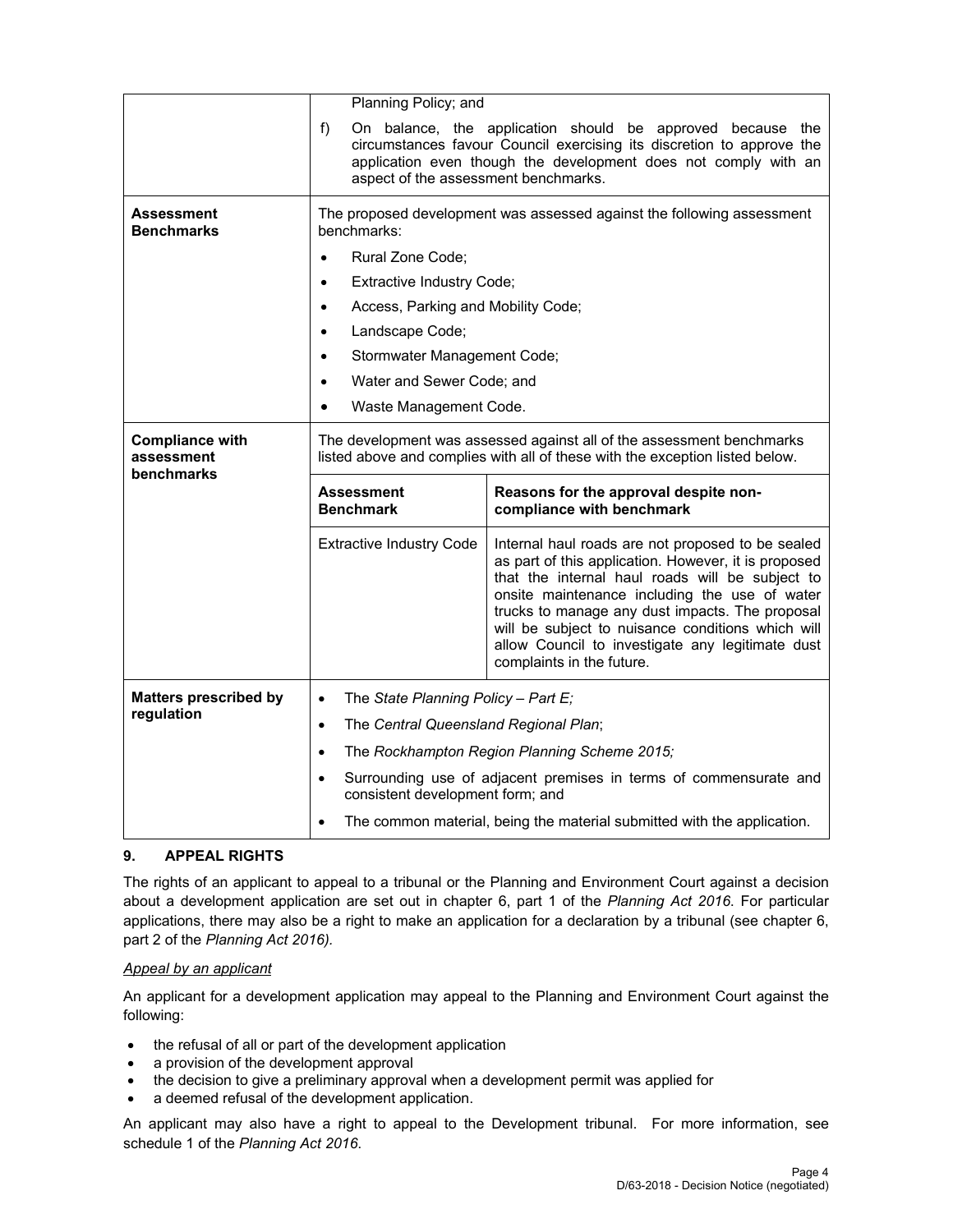The timeframes for starting an appeal in the Planning and Environment Court are set out in section 229 of the *Planning Act 2016*.

**Attachment 2** is an extract from the *Planning Act 2016* that sets down the applicant's appeal rights and the appeal rights of a submitter.

## **10. WHEN THE DEVELOPMENT APPROVAL TAKES EFFECT**

This development approval takes effect:

From the time the decision notice is given – if there is no submitter and the applicant does not appeal the decision to the court.

Or

When the submitter's appeal period ends  $-$  if there is a submitter and the applicant does not appeal the decision to the court.

Or

Subject to the decision of the court, when the appeal is finally decided  $-$  if an appeal is made to the court.

#### **11. ASSESSMENT MANAGER**

| Name: | Tarnya Fitzgibbon                                   | Signature: | Date: 21 February 2019 |
|-------|-----------------------------------------------------|------------|------------------------|
|       | <b>COORDINATOR</b><br><b>DEVELOPMENT ASSESSMENT</b> |            |                        |

C/C Department of State Development, Manufacturing, Infrastructure and Planning - RockhamptonSARA@dsdmip.qld.gov.au

### **Attachment 1 – Conditions of the approval**

*Part 1* **–** *Conditions imposed by the assessment manager [Note: where a condition is imposed about infrastructure under Chapter 4 of the Planning Act 2016, the relevant provision of the Act under which this condition was imposed must be specified.]* 

*Part 2 – Conditions required by the referral agency response* 

**Attachment 2—Extract on appeal rights**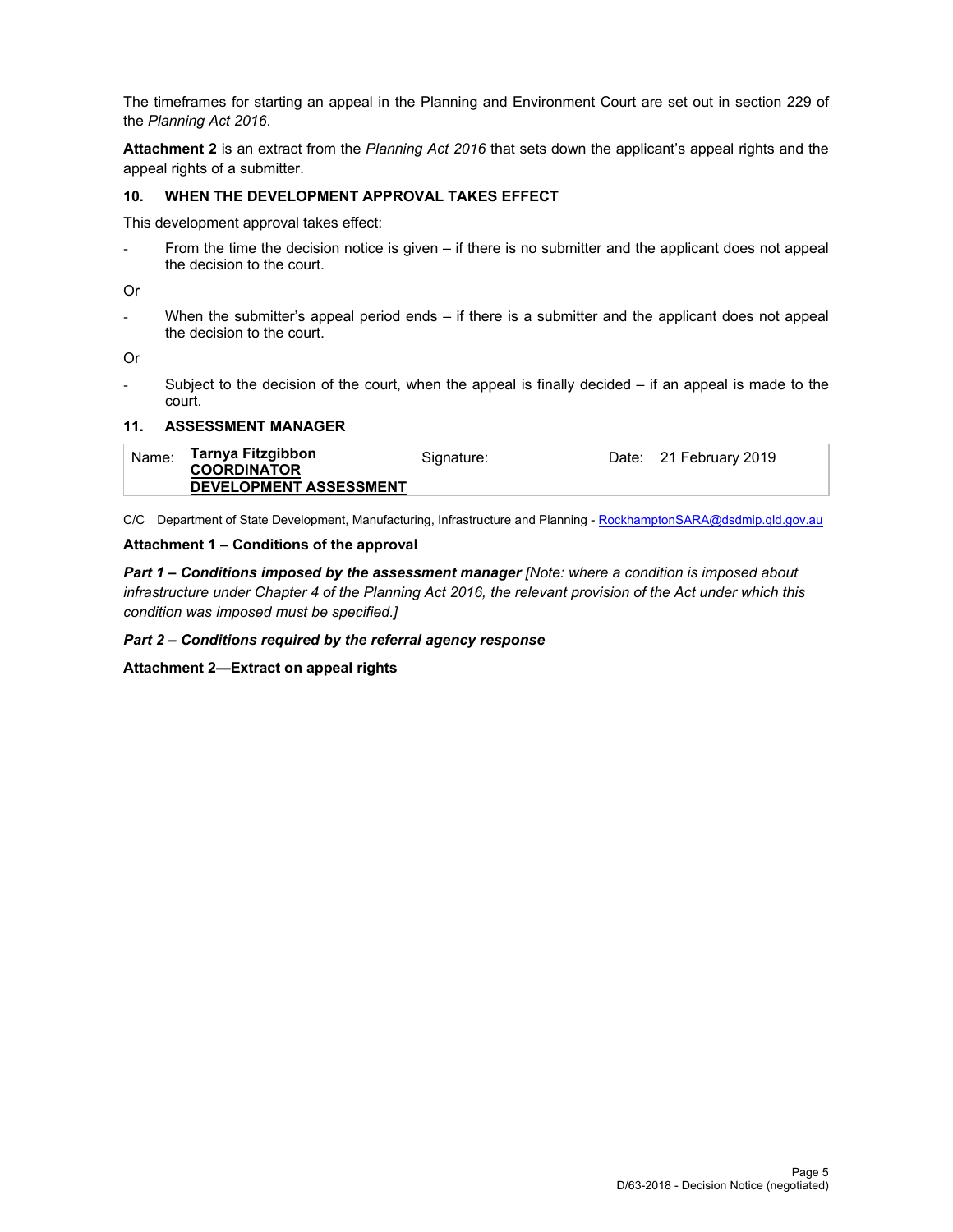

## **Attachment 1 – Part 1 Rockhampton Regional Council Conditions**

*Planning Act 2016* 

## 1.0 ADMINISTRATION

- 1.1 The Developer and his employee, agent, contractor or invitee is responsible for ensuring compliance with the conditions of this development approval.
- 1.2 Where these Conditions refer to "Council" in relation to requiring Council to approve or to be satisfied as to any matter, or conferring on the Council a function, power or discretion, that role may be fulfilled in whole or in part by a delegate appointed for that purpose by the Council.
- 1.3 All conditions, works, or requirements of this development approval must be undertaken, completed, and be accompanied by a Compliance Certificate for any operational works required by this development approval:
	- 1.3.1 to Council's satisfaction;
	- 1.3.2 at no cost to Council; and
	- 1.3.3 prior to the commencement of the use,

unless otherwise stated.

- 1.4 Infrastructure requirements of this development approval must be contributed to the relevant authorities, where applicable, at no cost to Council, prior to the commencement of the use, unless otherwise stated.
- 1.5 The following further Development Permits must be obtained prior to the commencement of any works associated with their purposes:
	- 1.5.1 Operational Works:
		- (i) Road Works;
		- (ii) Access and Parking Works;
		- (iii) Stormwater Works;
		- (iv) Allotment Drainage Works; and
		- (v) Site Works.
- 1.6 All Development Permits for Operational Works must be obtained and completed prior to the commencement of the use.
- 1.7 All works must be designed, constructed and maintained in accordance with the relevant Council policies, guidelines and standards, unless otherwise stated.
- 1.8 All engineering drawings/specifications, design and construction works must be in accordance with the requirements of the relevant *Australian Standards* and must be approved, supervised and certified by a Registered Professional Engineer of Queensland.

## 2.0 APPROVED PLANS AND DOCUMENTS

2.1 The approved development must be completed and maintained generally in accordance with the approved plans and documents, except where amended by any condition of this development approval:

| <b>Plan/Document Name</b> | <b>Plan/Document Reference</b> | Dated        |
|---------------------------|--------------------------------|--------------|
| Location Plan             | SK-001 Rev 1                   | 21 June 2018 |

Page 6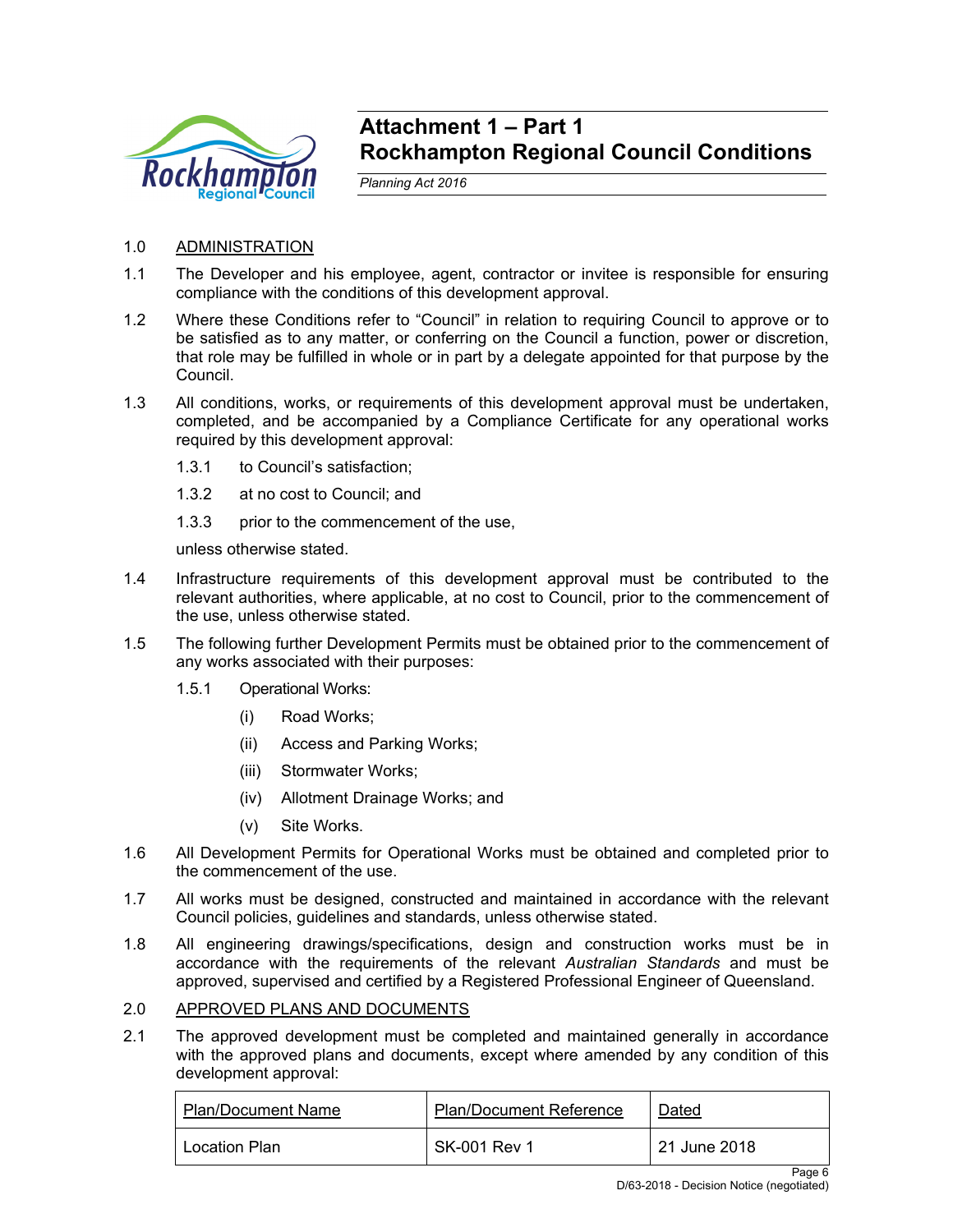| <b>Plan/Document Name</b>                | <b>Plan/Document Reference</b> | Dated        |
|------------------------------------------|--------------------------------|--------------|
| Proposed Site Plan                       | <b>SK-003 Rev 2</b>            | 21 June 2018 |
| <b>Technical Memorandum</b>              | 0861718                        | 8 May 2018   |
| Environmental Report - EA<br>Application |                                | 1 June 2018  |

*Note: Stormwater Management Plan (Report no: 086-17-18, dated 08/05/2018) has not been approved. An updated SMP is required at Operational Works stage.* 

- 2.2 Where there is any conflict between the conditions of this development approval and the details shown on the approved plans and documents, the conditions of this development approval must prevail.
- 2.3 Where conditions require the above plans or documents to be amended, the revised document(s) must be submitted for approval by Council prior to the commencement of the use.
- 3.0 ROAD WORKS
- 3.1 A Development Permit for Operational Works (road works) must be obtained prior to the commencement of any road works required by this development approval.
- 3.2 All road works must be designed and constructed in accordance with the approved plans (refer to condition 2.1), *Capricorn Municipal Development Guidelines*, relevant *Australian Standards Austroads Guidelines* and the provisions of a Development Permit for Operational Works (road works).
- 3.3 Right-in traffic movements from Moonmera Road to the development site must be via suitably designed Basic Right turn treatment (BAR) for the intended design vehicle (truck and dog combination).

Note: Sufficient pavement width is to be provided for the through traffic to pass a vehicle (truck and dog combination) waiting to turn right.

- 3.4 Any application for a Development Permit for Operational Works (road works) must be accompanied by an intersection analysis (swept path analysis only) for Moonmera Road / Poison Creek Road, prepared and certified by a Registered Professional Engineer of Queensland that as a minimum includes:
	- 3.4.1 detailed and scaled plans which demonstrate the turning movements / swept paths of the design vehicle (truck and dog combination) at the intersection;
	- 3.4.2 demonstrate whether left turn in and right turn out of the intersection can be accommodated safely without impacting on the safety and efficiency of the intersection; and
	- 3.4.3 recommendation of mitigation measures to ensure no adverse impact on the safety and efficiency of the intersection.
- 3.5 Traffic signs and pavement markings must be provided in accordance with the *Manual of Uniform Traffic Control Devices – Queensland*. Where necessary, existing traffic signs and pavement markings must be modified in accordance with the *Manual of Uniform Traffic Control Devices – Queensland*.

## 4.0 ACCESS AND PARKING WORKS

- 4.1 A Development Permit for Operational Works (access and parking works) must be obtained prior to the commencement of any access and parking works on the development site.
- 4.2 All access and parking works must be designed and constructed in accordance with the approved plans (refer to condition 2.1), *Capricorn Municipal Development Guidelines*,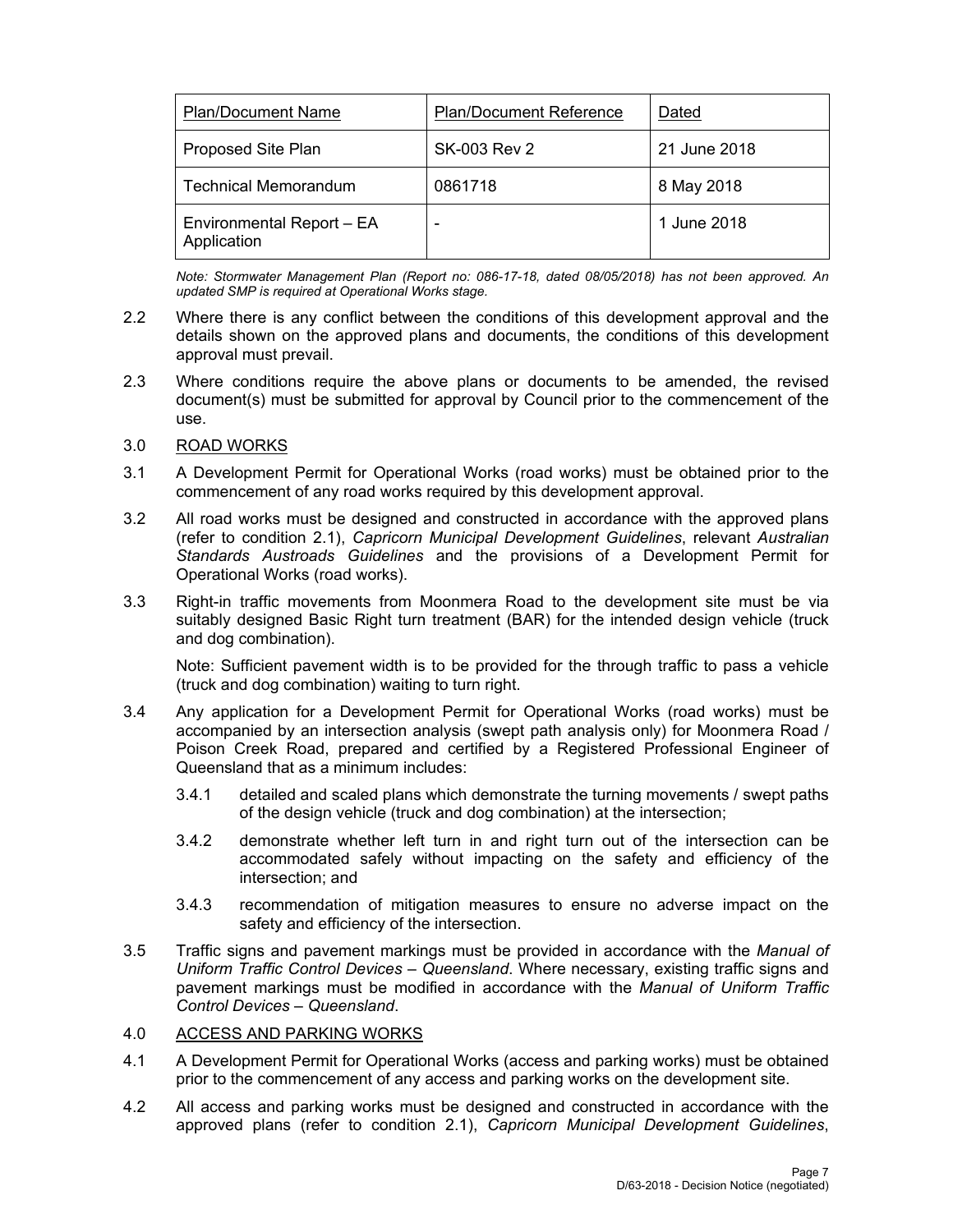*Australian Standard AS2890 "Parking facilities"* and the provisions of a Development Permit for Operational Works (access and parking works).

- 4.3 All driveway accesses within the road reserve must be concrete paved or sealed.
- 4.4 All car parking, internal access, storage and vehicle manoeuvring areas must be constructed of Type 2 Unbound material, Subtype 2.5, with minimum California Bearing Ratio (soaked) of 15. All surface must be constructed, operated and maintained in a manner that no significant impact on the amenity of adjoining premises or the surrounding area is caused due to the emission of dust or results in sediment laden water.
- 4.5 Where Council receive dust complaints, Council will conduct nuisance monitoring, to investigate any genuine complaint of nuisance caused by dust.

Note: If the complaints are genuine and should it be demonstrated that surface treatment is not effectively controlling the dust generation; the entire driveway including parking spaces and vehicle manoeuvring areas must be paved or sealed to the satisfaction of Council.

- 4.6 A minimum of two (2) parking spaces must be provided on-site for passenger vehicles (B85 and B99).
- 4.7 All vehicles must ingress and egress the development in a forward gear.
- 4.8 Road signage and pavement markings must be installed in accordance with *Australian Standard AS1742.1 "Manual of uniform traffic control devices".*

## 5.0 PLUMBING AND DRAINAGE WORKS

- 5.1 All internal plumbing and drainage works must be designed and constructed in accordance with the approved plans (refer to condition 2.1), *Capricorn Municipal Development Guidelines*, *Water Supply (Safety and Reliability) Act, Plumbing and Drainage Act* and Council's Plumbing and Drainage Policies.
- 5.2 If required, on-site water supply for domestic and fire fighting purposes must be provided and may include the provision of a bore, dams, water storage tanks or a combination of each. The water storage must be easily accessible having regard to pedestrian and vehicular access.
- 5.3 If required, on-site sewerage treatment and disposal must be provided in accordance with the *Queensland Plumbing and Wastewater Code* and Council's Plumbing and Drainage Policies.

## 6.0 STORMWATER WORKS

- 6.1 A Development Permit for Operational Works (stormwater works) must be obtained prior to the commencement of any stormwater works required by this development approval.
- 6.2 All stormwater drainage works must be designed and constructed in accordance with the approved plans (refer to condition 2.1), *Queensland Urban Drainage Manual*, *Capricorn Municipal Development Guidelines*, sound engineering practice and the provisions of a Development Permit for Operational Works (stormwater works).
- 6.3 All stormwater must drain to a lawful point of discharge and must not adversely affect surrounding land or infrastructure in comparison to the pre-development conditions, including but not limited to blocking, altering or diverting existing stormwater runoff patterns or having the potential to cause damage to other infrastructure.
- 6.4 Any application for a Development Permit for Operational Works (stormwater works) must be accompanied by an updated Stormwater Management Plan, prepared and certified by a Registered Professional Engineer of Queensland that as a minimum includes:
	- 6.4.1 an assessment of the peak discharges for all rainfall events up to and including a one per cent (1%) Annual exceedance probability storm event, for the predevelopment and post-development scenarios;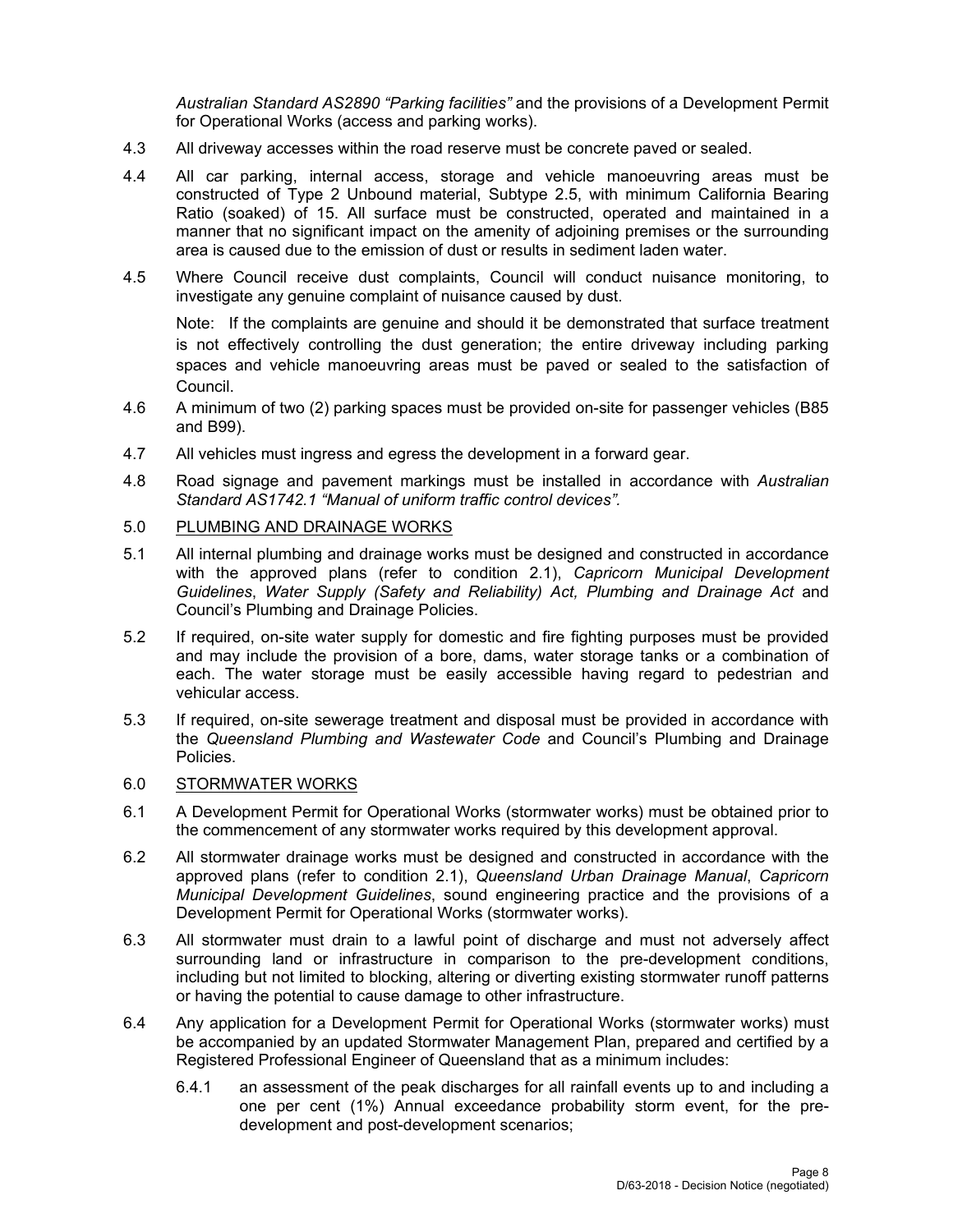- 6.4.2 demonstration of how major design storm flows are conveyed through the subject development to a lawful point of discharge in accordance with the *Queensland Urban Drainage Manual* and the *Capricorn Municipal Development Guidelines*;
- 6.4.3 the detail design of the channel; and
- 6.4.4 the detail design of the Sedimentation Basin at a minimum includes:
	- 6.4.4.1 design flow;
	- 6.4.4.2 size of treatment;
	- 6.4.4.3 type of basin;
	- 6.4.4.4 size and dimension of basin;
	- 6.4.4.5 design inflow and outflow (low /high flow) systems;
	- 6.4.4.6 vegetation specification;
	- 6.4.4.7 maintenance access and plan;
	- 6.4.4.8 sediment disposal method;
	- 6.4.4.9 rehabilitation process for the basin area;
	- 6.4.4.10 basin's operational procedures; and
	- 6.4.4.11 the demonstration of how the flow (major and minor) characteristics from sedimentation basin will be similar to pre-development scenarios for all rainfall events up to and including a one per cent (1%) Annual exceedance probability storm event.

## 7.0 SITE WORKS

- 7.1 A Development Permit for Operational Works (site works) must be obtained prior to the commencement of any site works on the development site.
- 7.2 All earthworks must be undertaken in accordance with *Australian Standard AS3798 "Guidelines on earthworks for commercial and residential developments".*
- 7.3 Site works must be constructed such that they do not, at any time, in any way restrict, impair or change the natural flow of runoff water, or cause a nuisance or worsening to surrounding land or infrastructure.

## 8.0 ASSET MANAGEMENT

- 8.1 Any alteration necessary to electricity, telephone, water mains, sewerage mains, and/or public utility installations resulting from the development or in connection with the development, must be undertaken and completed at no cost to Council.
- 8.2 Any damage to existing stormwater, water supply and sewerage infrastructure, kerb and channel, pathway or roadway (including removal of concrete slurry from public land and Council infrastructure), that occurs while any works are being carried out in association with this development approval must be repaired at full cost to the developer. This includes the reinstatement of any existing traffic signs or pavement markings that may have been removed or damaged.

## 9.0 ENVIRONMENTAL

- 9.1 Any application for a Development Permit for Operational Works must be accompanied by an Erosion and Sediment Control Plan which addresses, but is not limited to, the following:
	- (i) objectives;
	- (ii) site location / topography;
	- (iii) vegetation;
	- (iv) site drainage;
	- (v) soils;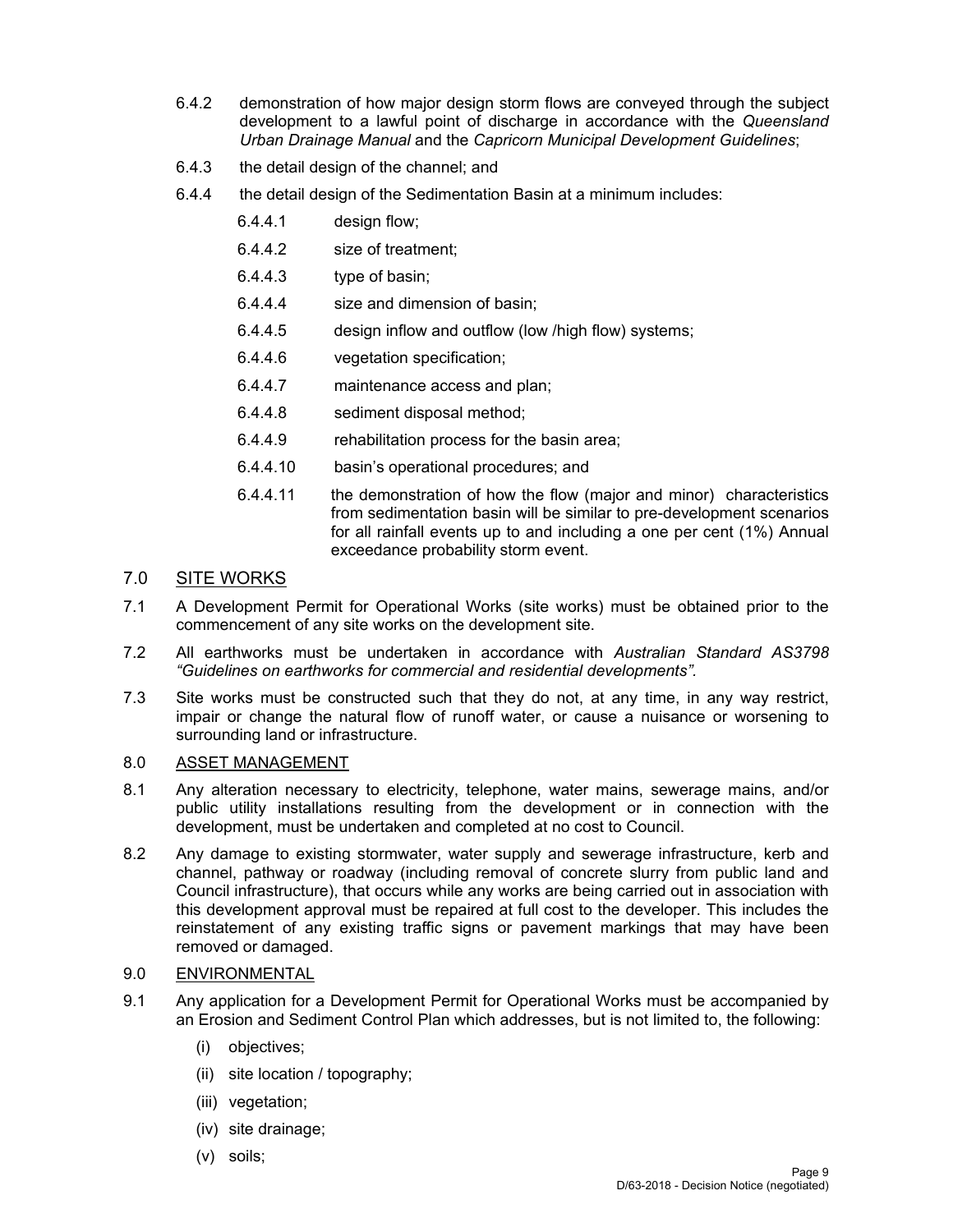- (vi) erosion susceptibility;
- (vii) erosion risk;
- (viii) concept;
- (ix) design; and
- (x) implementation, for the construction and post construction phases of work.
- 9.2 The Erosion Control and Stormwater Control Management Plan which is to be prepared by a Registered Professional Engineer of Queensland in accordance with the *Capricorn Municipal Design Guidelines*, must be:
	- 9.2.1 implemented, monitored and maintained for the duration of the works, and until all exposed soil areas are permanently stabilised (for example, turfed, hydromulched, concreted, landscaped); and
	- 9.2.2 available on-site for inspection by Council Officers whilst all works are being carried out.

## 10.0 ENVIRONMENTAL HEALTH

- 10.1 Any lighting devices associated with the development, such as sensory lighting, must be positioned on the development site and shielded so as not to cause glare or other nuisance to nearby residents and motorists. Night lighting must be designed, constructed and operated in accordance with *Australian Standard AS4282 "Control of the obtrusive effects of outdoor lighting"*.
- 10.2 Noise emitted from the activity must not cause an environmental nuisance.
- 10.3 Operations on the site must have no significant impact on the amenity of adjoining premises or the surrounding area due to the emission of light, noise, odour or dust.
- 10.4 Odour and visible contaminants, including but not limited to dust, fume, smoke, aerosols, overspray or particulates, must not be released to the environment in a manner that will or may cause environmental nuisance or harm unless such release is authorised by Council.
- 10.5 No contaminants are permitted to be released to land or water, including soil, silt, oils, detergents, etcetera. Any wash-down areas used for the maintenance or cleaning of equipment (including vehicles) must be appropriately bunded and drained to a holding tank and evaporated.
- 10.6 When requested by Council, nuisance monitoring must be undertaken and recorded within three (3) months, to investigate any genuine complaint of nuisance caused by noise, light or dust. An analysis of the monitoring data and a report, including nuisance mitigation measures, must be provided to Council within fourteen (14) days of the completion of the investigation.
- 10.7 All fuel dispensing areas must be drained to a holding tank. Contaminants within the holding tank must be removed and disposed of as regulated waste (for example, fuel, oil). Clean water can then be deposited to the stormwater system.

## 11.0 OPERATING PROCEDURES

- 11.1 All construction materials, waste, waste skips, machinery and contractors' vehicles must be located and stored or parked within the development site. Storage of materials or parking of construction machinery or contractors' vehicles must not occur within Moonmera Road and Poison Creek Raod.
- 11.2 The hours of operations for the development site must be limited to:
	- (i) 0600 hours to 1800 hours on Monday to Saturday,

with no operations on Saturday, Sundays or Public Holidays.

11.3 The proposed operations must not extract more than 20,000 tonne of material per annum.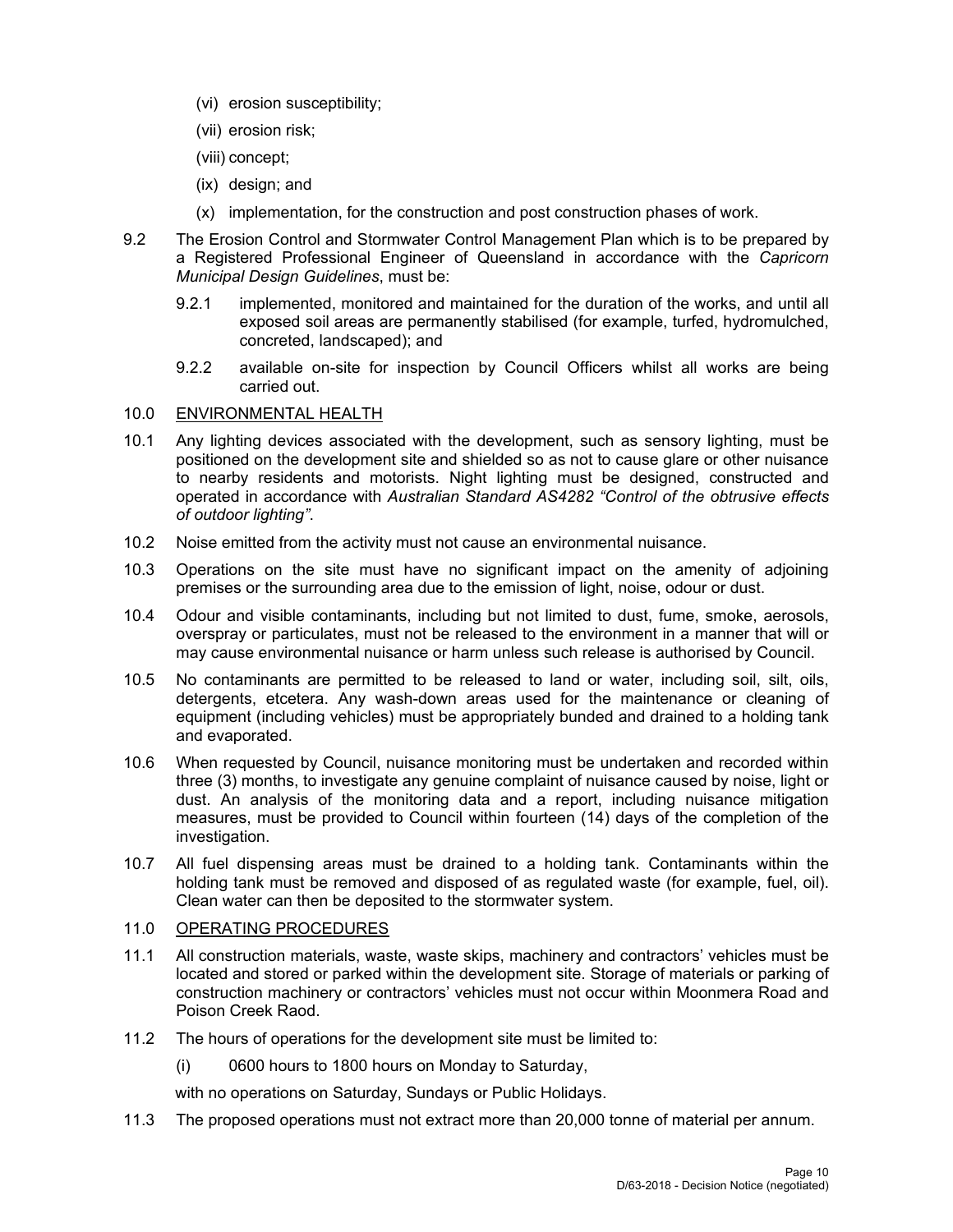- 11.4 Where un-sealed surface treatments are utilised in access, parking and vehicle manoeuvring areas, contaminants such as oils or chemicals must not be released onto the surface treatment.
- 11.5 All waste storage areas must be:
	- 11.5.1 kept in a clean and tidy condition; and
	- 11.5.2 maintained in accordance with *Environmental Protection Regulation 2008*.
- 11.6 Vehicle (Body Truck / Truck and dog combination) movements for deliveries are limited to a maximum of two (2) trips per day.

Note: One (1) trip equals arriving to and departing the development site or vice versa.

- 11.7 No washing of plant equipment and vehicles is permitted on the development site unless an approved washdown bay is built to prevent contamination of land and the stormwater system.
- 11.8 Cleaning of plant equipment and vehicles must be carried out in an area where wastewater can be suitably managed so as not to cause contaminants to release into waterways or overland flow paths.

### ADVISORY NOTES

## NOTE 1. Aboriginal Cultural Heritage

It is advised that under section 23 of the *Aboriginal Cultural Heritage Act 2003*, a person who carries out an activity must take all reasonable and practicable measures to ensure the activity does not harm Aboriginal cultural heritage (the "cultural heritage duty of care"). Maximum penalties for breaching the duty of care are listed in the Aboriginal cultural heritage legislation. The information on Aboriginal cultural heritage is available on the Department of Aboriginal and Torres Strait Islander and Partnerships website www.datsip.qld.gov.au.

### NOTE 2. General Environmental Duty

General environmental duty under the *Environmental Protection Act 1994* prohibits unlawful environmental nuisance caused by noise, aerosols, particles, dust, ash, fumes, light, odour or smoke beyond the boundaries of the development site during all stages of the development including earthworks, construction and operation.

## NOTE 3. Duty to Notify of Environmental Harm

If a person becomes aware that serious or material environmental harm is caused or threatened the by an activity or an associated activity, that person has a duty to notify Rockhampton Regional Council.

### NOTE 4. General Safety Of Public During Construction

The *Work Health and Safety Act 2011* and *Manual of Uniform Traffic Control Devices* must be complied with in carrying out any construction works, and to ensure safe traffic control and safe public access in respect of works being constructed on a road.

## NOTE 5. Infrastructure Charges Notice

Council has resolved not to issue an Infrastructure Charges Notice for this development. Based on an assessment of the use and the infrastructure demand it is likely to generate, Council has determined that a nil charge be applied.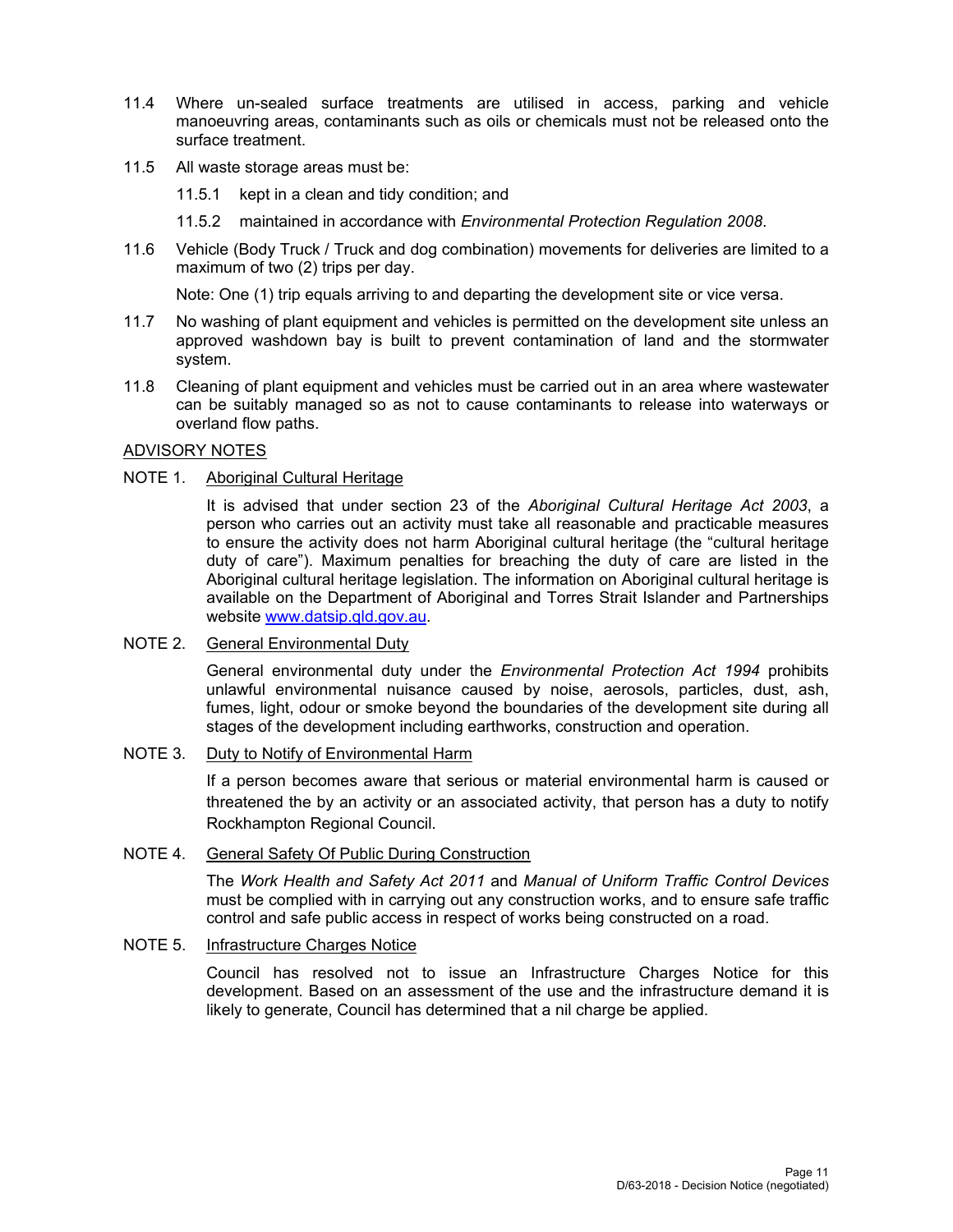

**Attachment 1 – Part 2 Referral Agency Conditions - Department of State Development, Manufacturing, Infrastructure and Planning** 

*Planning Act 2016*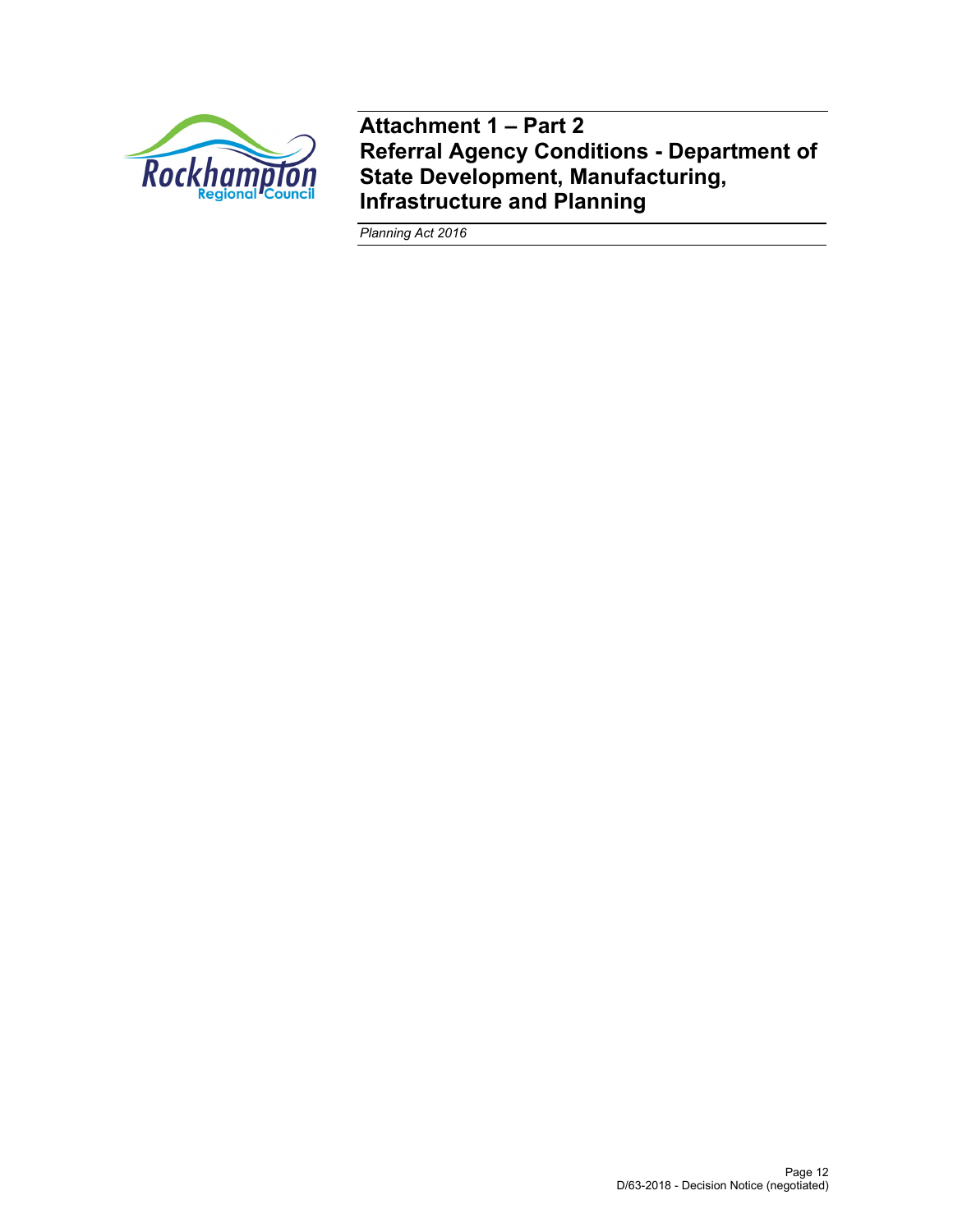

# **Attachment 2 - Appeal Rights**

*PLANNING ACT 2016*

The following is an extract from the *Planning Act 2016 (Chapter 6)*

### *Appeal rights*

#### *229 Appeals to tribunal or P&E Court*

- (1) Schedule 1 states—
	- (a) matters that may be appealed to— (i) either a tribunal or the P&E Court; or (ii) only a tribunal; or
	- (iii) only the P&E Court; and
	- (b) the person—
		- (i) who may appeal a matter (the **appellant**); and
		- (ii) who is a respondent in an appeal of the matter; and (iii) who is a co-respondent in an appeal of the matter; and
		- (iv) who may elect to be a co-respondent in an appeal of the matter.
- (2) An appellant may start an appeal within the appeal period. (3) The **appeal period** is—
	- (a) for an appeal by a building advisory agency—10 business days after a decision notice for the decision is
	- given to the agency or (b) for an appeal against a deemed refusal—at any time after the deemed refusal happens; or
	- (c) for an appeal against a decision of the Minister, under chapter 7, part 4, to register premises or to renew the registration of premises—20 business days after a notice is published under section 269(3)(a) or (4); or
	- (d) for an appeal against an infrastructure charges notice—20 business days after the infrastructure charges notice is given to the person; or
	- (e) for an appeal about a deemed approval of a development application for which a decision notice has not been given—30 business days after the applicant gives the deemed approval notice to the assessment manager; or
	- (f) for any other appeal—20 business days after a notice of the decision for the matter, including an enforcement (4) In this section— **decision** includes notice, is given to the person.

#### Note—

See the P&E Court Act for the court's power to extend the appeal period.

- (4) Each respondent and co-respondent for an appeal may be heard in the appeal.
- (5) If an appeal is only about a referral agency's response, the assessment manager may apply to the tribunal or P&E Court to withdraw from the appeal.
- (6) To remove any doubt, it is declared that an appeal against an infrastructure charges notice must not be about—
	- (a) the adopted charge itself; or
	- (b) for a decision about an offset or refund— (i) the establishment cost of trunk infrastructure
		- identified in a LGIP; or
	- (ii) the cost of infrastructure decided using the method included in the local government's charges resolution.

## **230 Notice of appeal**

- (1) An appellant starts an appeal by lodging, with the registrar of the tribunal or P&E Court, a notice of appeal that— (a) is in the approved form; and
	- (b) succinctly states the grounds of the appeal.
- (2) The notice of appeal must be accompanied by the required fee.
- (3) The appellant or, for an appeal to a tribunal, the registrar must, within the service period, give a copy of the notice of appeal to—
	- (a) the respondent for the appeal; and
	- (b) each co-respondent for the appeal; and
- (c) for an appeal about a development application under schedule 1, table 1, item 1—each principal submitter for the development application; and
- (d) for an appeal about a change application under schedule 1, table 1, item 2—each principal submitter for the change application; and
- (e) each person who may elect to become a corespondent for the appeal, other than an eligible submitter who is not a principal submitter in an appeal under paragraph (c) or (d); and
- (f) for an appeal to the P&E Court—the chief executive; and
- (g) for an appeal to a tribunal under another Act—any other person who the registrar considers appropriate.
- (4) The **service period** is—
	- (a) if a submitter or advice agency started the appeal in the P&E Court—2 business days after the appeal is started; or
	- (b) otherwise—10 business days after the appeal is started.
- (5) A notice of appeal given to a person who may elect to be a co-respondent must state the effect of subsection
- (6) A person elects to be a co-respondent by filing a notice of election, in the approved form, within 10 business days after the notice of appeal is given to the person*.*

#### **231 Other appeals**

- (1) Subject to this chapter, schedule 1 and the P&E Court Act, unless the Supreme Court decides a decision or other matter under this Act is affected by jurisdictional error, the decision or matter is non-appealable.
- (2) The Judicial Review Act 1991, part 5 applies to the decision or matter to the extent it is affected by jurisdictional error.
- (3) A person who, but for subsection (1) could have made an application under the Judicial Review Act 1991 in relation to the decision or matter, may apply under part 4 of that Act for a statement of reasons in relation to the decision or matter.
- - (a) conduct engaged in for the purpose of making a decision; and
	- (b) other conduct that relates to the making of a decision; and
	- (c) the making of a decision or the failure to make a decision; and
	- (d) a purported decision; and
	- (e) a deemed refusal.
- **non-appealable**, for a decision or matter, means the decision or matter—
	- (a) is final and conclusive; and
	- (b) may not be challenged, appealed against, reviewed, quashed, set aside or called into question in any other way under the Judicial Review Act 1991 or otherwise, whether by the Supreme Court, another court, a tribunal or another entity; and
	- (c) is not subject to any declaratory, injunctive or other order of the Supreme Court, another court, a tribunal or another entity on any ground.

#### **232 Rules of the P&E Court**

- (1) A person who is appealing to the P&E Court must comply with the rules of the court that apply to the appeal.
- (2) However, the P&E Court may hear and decide an appeal even if the person has not complied with rules of the P&E Court.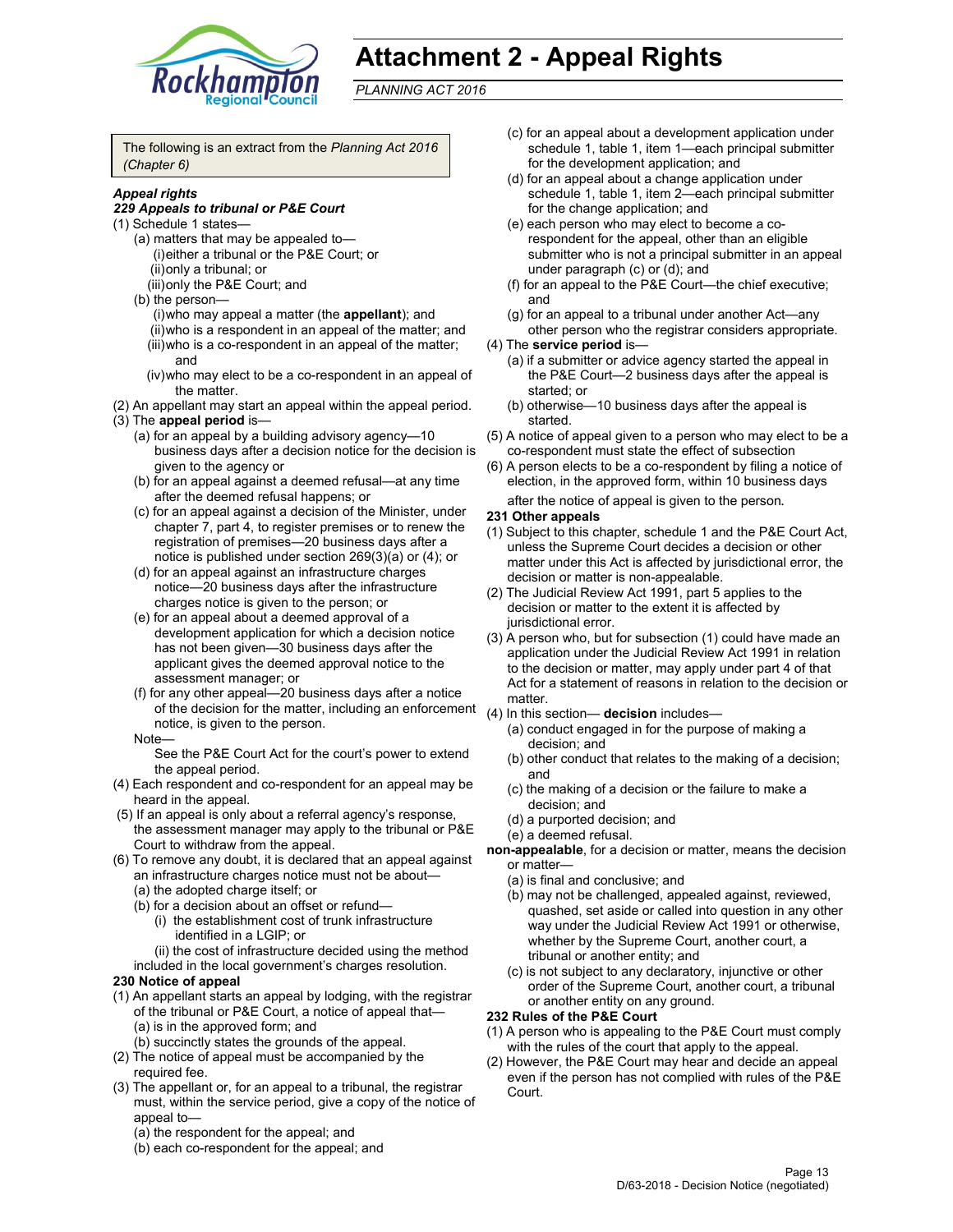

# **Appeal Rights**

*PLANNING ACT 2016*

## **Schedule 1**

#### **Appeals section 229 1 Appeal rights and parties to appeals**

- (1) Table 1 states the matters that may be appealed to—(a) the P&E court; or (b) a tribunal.
- (2) However, table 1 applies to a tribunal only if the matter involves—
	- (a) the refusal, or deemed refusal of a development application, for—
	- (i) a material change of use for a classified building; or
	- (ii) operational work associated with building work, a retaining wall, or a tennis court; or
	- (b) a provision of a development approval for—
	- (i) a material change of use for a classified building; or
- (ii) operational work associated with building work, a retaining wall, or a tennis court; or
	- (c) if a development permit was applied for—the decision to give a preliminary approval for—
		- (i) a material change of use for a classified building; or
		- (ii) operational work associated with building work, a retaining wall, or a tennis court; or
	- (d) a development condition if—
		- (i) the development approval is only for a material change of use that involves the use of a building classified under the Building Code as a class 2 building; and
		- (ii) the building is, or is proposed to be, not more than 3 storeys; and
		- (iii) the proposed development is for not more than 60 sole-occupancy units; or
	- (e) a decision for, or a deemed refusal of, an extension application for a development approval that is only for a material change of use of a classified building; or
	- (f) a decision for, or a deemed refusal of, a change application for a development approval that is only for a material change of use of a classified building; or
	- (g) a matter under this Act, to the extent the matter relates to—
		- (i) the Building Act, other than a matter under that Act that may or must be decided by the Queensland Building and Construction Commission; or
		- (ii) the Plumbing and Drainage Act, part 4 or 5; or
	- (h) a decision to give an enforcement notice in relation to a matter under paragraphs (a) to (g); or
	- (i) a decision to give an infrastructure charges notice; or
	- (j) the refusal, or deemed refusal, of a conversion application; or
	- (k) a matter that, under another Act, may be appealed to the tribunal; or
	- (l) a matter prescribed by regulation.
- (3) Also, table 1 does not apply to a tribunal if the matter
- involves—
	- (a) for a matter in subsection  $(2)(a)$  to  $(d)$ 
		- (i) a development approval for which the development application required impact assessment; and
		- (ii) a development approval in relation to which the assessment manager received a properly made submission for the development application; or
	- (b) a provision of a development approval about the identification or inclusion, under a variation approval, of a matter for the development.
- (4) Table 2 states the matters that may be appealed only to the P&E Court.
- (5) Table 3 states the matters that may be appealed only to the tribunal.
- (6) In each table—
	- (a) column 1 states the appellant in the appeal; and
	- (b) column 2 states the respondent in the appeal; and
	- (c) column 3 states the co-respondent (if any) in the appeal; and
	- (d) column 4 states the co-respondents by election (if any) in the appeal.
- (7) If the chief executive receives a notice of appeal under section 230(3)(f), the chief executive may elect to be a corespondent in the appeal.

## **Table 1**

## **Appeals to the P&E Court and, for certain matters, to a tribunal**

1. Development applications

An appeal may be made against—

(a) the refusal of all or part of the development application; or

(b) the deemed refusal of the development application; or

(c) a provision of the development approval; or

(d) if a development permit was applied for—the decision to give a preliminary approval.

| Column 1      | Column 2       | Column 3               | Column 4                       |
|---------------|----------------|------------------------|--------------------------------|
| Appellant     | Respondent     | Co-respondent          | Co-respondent by election      |
|               |                | $(if$ any)             | $(if$ any)                     |
| The applicant | The assessment | If the appeal is about | 1 A concurrence agency that is |
|               | manager        | a concurrence          | not a co-respondent            |
|               |                | agency's referral      | 2 If a chosen Assessment       |
|               |                | response—the           | manager is the respondent-     |
|               |                | concurrence agency     | the prescribed assessment      |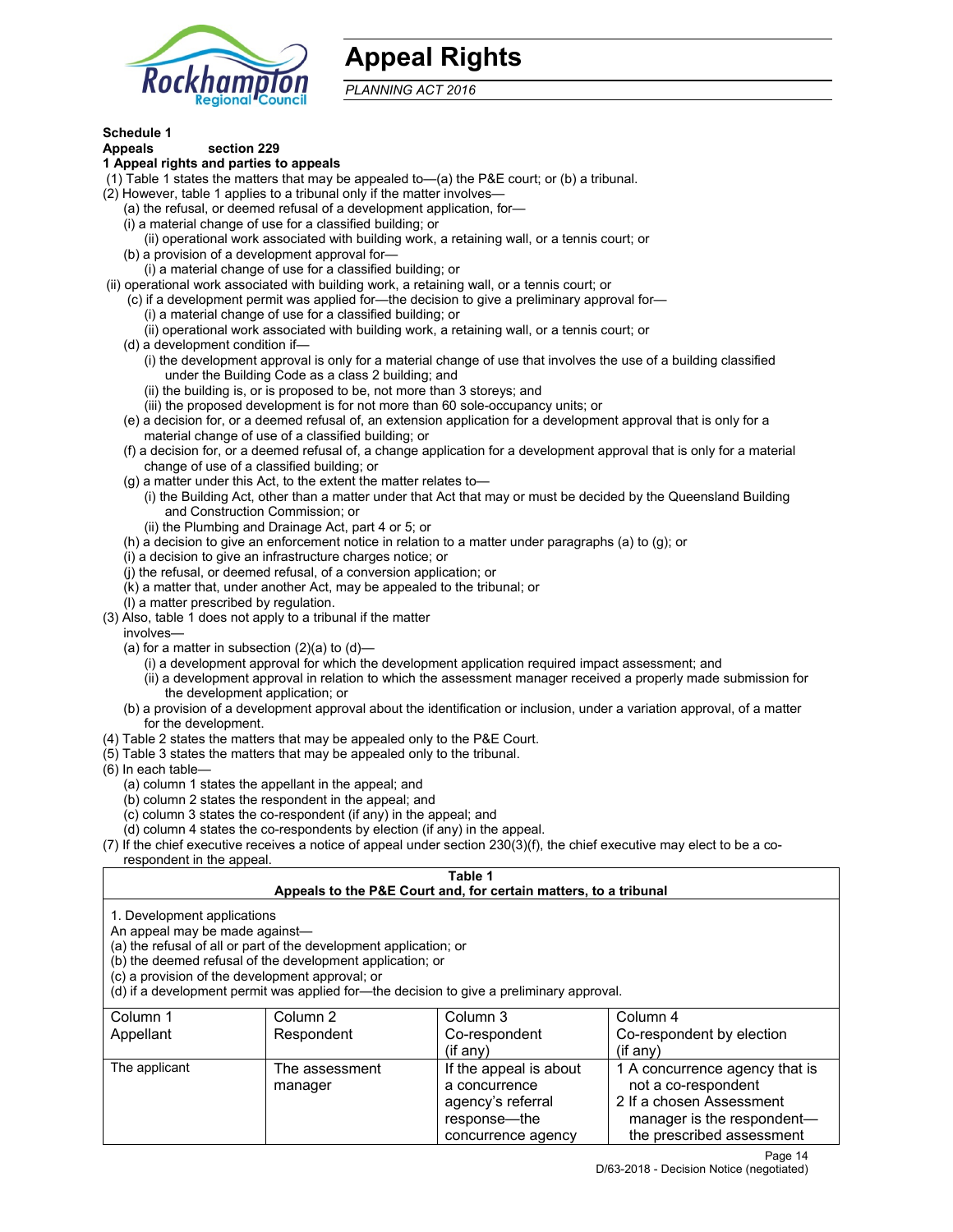| Table 1<br>Appeals to the P&E Court and, for certain matters, to a tribunal                                                                                                                                                                                                                                                                                                                                                                                                                                                                                                                                                                                                                                                                                                                                                                                                               |                                   |                                                                 |                                                                                                                                                                                                                                                                                                                                                 |  |  |
|-------------------------------------------------------------------------------------------------------------------------------------------------------------------------------------------------------------------------------------------------------------------------------------------------------------------------------------------------------------------------------------------------------------------------------------------------------------------------------------------------------------------------------------------------------------------------------------------------------------------------------------------------------------------------------------------------------------------------------------------------------------------------------------------------------------------------------------------------------------------------------------------|-----------------------------------|-----------------------------------------------------------------|-------------------------------------------------------------------------------------------------------------------------------------------------------------------------------------------------------------------------------------------------------------------------------------------------------------------------------------------------|--|--|
|                                                                                                                                                                                                                                                                                                                                                                                                                                                                                                                                                                                                                                                                                                                                                                                                                                                                                           |                                   |                                                                 | manager<br>3 Any eligible advice agency for<br>the application<br>4 Any eligible submitter for the<br>application                                                                                                                                                                                                                               |  |  |
| 2. Change applications<br>An appeal may be made against-<br>(b) a deemed refusal of a change application.                                                                                                                                                                                                                                                                                                                                                                                                                                                                                                                                                                                                                                                                                                                                                                                 |                                   |                                                                 | (a) a responsible entity's decision for a change application, other than a decision made by the P&E court; or                                                                                                                                                                                                                                   |  |  |
| Column 1<br>Appellant                                                                                                                                                                                                                                                                                                                                                                                                                                                                                                                                                                                                                                                                                                                                                                                                                                                                     | Column <sub>2</sub><br>Respondent | Column 3<br>Co-respondent<br>(if any)                           | Column 4<br>Co-respondent by election<br>(if any)                                                                                                                                                                                                                                                                                               |  |  |
| 1 The applicant<br>2 If the responsible<br>entity is the<br>assessment<br>manager-an<br>affected entity that<br>gave a pre-request<br>notice or response<br>notice                                                                                                                                                                                                                                                                                                                                                                                                                                                                                                                                                                                                                                                                                                                        | The responsible<br>entity         | If an affected entity<br>starts the appeal-the<br>applicant     | 1 A concurrence agency for the<br>development application<br>2 If a chosen assessment<br>manager is the respondent-<br>the prescribed assessment<br>manager<br>3 A private certifier for the<br>development application<br>4 Any eligible advice agency for<br>the change application<br>5 Any eligible submitter for the<br>change application |  |  |
| 3. Extension applications<br>An appeal may be made against-<br>(a) the assessment manager's decision about an extension application; or<br>(b) a deemed refusal of an extension application.                                                                                                                                                                                                                                                                                                                                                                                                                                                                                                                                                                                                                                                                                              |                                   |                                                                 |                                                                                                                                                                                                                                                                                                                                                 |  |  |
| Column 1<br>Appellant                                                                                                                                                                                                                                                                                                                                                                                                                                                                                                                                                                                                                                                                                                                                                                                                                                                                     | Column <sub>2</sub><br>Respondent | Column 3<br>Co-respondent<br>(if any)                           | Column 4<br>Co-respondent by election<br>(if any)                                                                                                                                                                                                                                                                                               |  |  |
| 1 The applicant<br>1.<br>2 For a matter other<br>than a deemed<br>refusal of an<br>extension<br>application $-$ a<br>concurrence<br>agency, other than<br>the chief executive,<br>for the application                                                                                                                                                                                                                                                                                                                                                                                                                                                                                                                                                                                                                                                                                     | The assessment<br>manager         | If a concurrence<br>agency starts the<br>appeal - the applicant | If a chosen assessment<br>manager is the respondent - the<br>prescribed assessment manager                                                                                                                                                                                                                                                      |  |  |
| 4. Infrastructure charges notices<br>An appeal may be made against an infrastructure charges notice on 1 or more of the following grounds<br>a) The notice involved an error relating to -<br>(i) The application of the relevant adopted charge; or<br>Examples of errors in applying an adopted charge -<br>The incorrect application of gross floor area for a non-residential development<br>Applying an incorrect 'use category', under a regulation, to the development<br>The working out of extra demands, for section 120; or<br>(i)<br>An offset or refund; or<br>(ii)<br>b) The was no decision about an offset or refund; or<br>c) If the infrastructure charges notice states a refund will be given - the timing for giving the refund; or<br>d) The amount of the charge is so unreasonable that no reasonable relevant local government could have<br>imposed the amount. |                                   |                                                                 |                                                                                                                                                                                                                                                                                                                                                 |  |  |
| Column 1<br>Appellant                                                                                                                                                                                                                                                                                                                                                                                                                                                                                                                                                                                                                                                                                                                                                                                                                                                                     | Column <sub>2</sub><br>Respondent | Column 3<br>Co-respondent<br>(if any)                           | Column 4<br>Co-respondent by election<br>(if any)                                                                                                                                                                                                                                                                                               |  |  |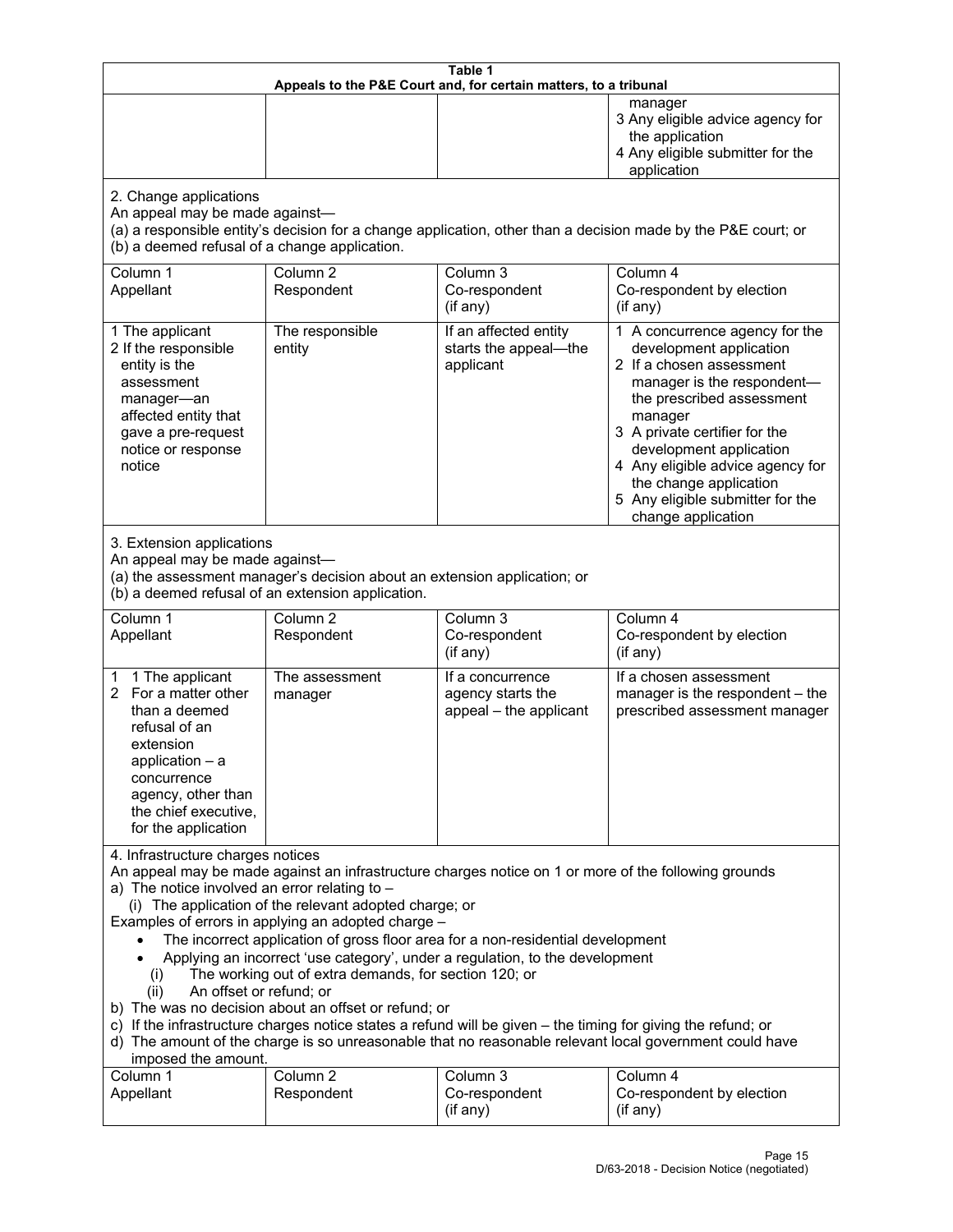| Table 1<br>Appeals to the P&E Court and, for certain matters, to a tribunal                                                                                                                                                                                                                                                                     |                                                                                                                            |                                                                                                                         |                                                                                                                                                                            |  |  |
|-------------------------------------------------------------------------------------------------------------------------------------------------------------------------------------------------------------------------------------------------------------------------------------------------------------------------------------------------|----------------------------------------------------------------------------------------------------------------------------|-------------------------------------------------------------------------------------------------------------------------|----------------------------------------------------------------------------------------------------------------------------------------------------------------------------|--|--|
| The person given the<br>Infrastructure charges<br>notice                                                                                                                                                                                                                                                                                        | The local government<br>that gave the<br>infrastructure charges<br>notice                                                  |                                                                                                                         |                                                                                                                                                                            |  |  |
| 5. Conversion applications<br>An appeal may be made against-<br>(a) the refusal of a conversion application; or                                                                                                                                                                                                                                 | (b) a deemed refusal of a conversion application.                                                                          |                                                                                                                         |                                                                                                                                                                            |  |  |
| Column 1<br>Appellant                                                                                                                                                                                                                                                                                                                           | Column <sub>2</sub><br>Respondent                                                                                          | Column 3<br>Co-respondent<br>(if any)                                                                                   | Column 4<br>Co-respondent by election<br>(if any)                                                                                                                          |  |  |
| The applicant                                                                                                                                                                                                                                                                                                                                   | The local government<br>to which the conversion<br>application was made                                                    | $\blacksquare$                                                                                                          |                                                                                                                                                                            |  |  |
| 6. Enforcement notices                                                                                                                                                                                                                                                                                                                          |                                                                                                                            | An appeal may be made against the decision to give an enforcement notice.                                               |                                                                                                                                                                            |  |  |
| Column 1<br>Appellant                                                                                                                                                                                                                                                                                                                           | Column <sub>2</sub><br>Respondent                                                                                          | Column 3<br>Co-respondent<br>(if any)                                                                                   | Column 4<br>Co-respondent by election<br>(if any)                                                                                                                          |  |  |
| The person given the<br>enforcement notice                                                                                                                                                                                                                                                                                                      | The enforcement<br>authority                                                                                               |                                                                                                                         | If the enforcement authority is<br>not the local government for<br>the premises in relation to which<br>the offence is alleged to have<br>happened-the local<br>government |  |  |
| Table 2<br>Appeals to the P&E Court only                                                                                                                                                                                                                                                                                                        |                                                                                                                            |                                                                                                                         |                                                                                                                                                                            |  |  |
| 1. Appeals from tribunal<br>An appeal may be made against a decision of a tribunal, other than a decision under<br>section 252, on the ground of-<br>(a) an error or mistake in law on the part of the tribunal; or<br>(b) jurisdictional error.                                                                                                |                                                                                                                            |                                                                                                                         |                                                                                                                                                                            |  |  |
| Column 1<br>Appellant                                                                                                                                                                                                                                                                                                                           | Column <sub>2</sub><br>Respondent                                                                                          | Column 3<br>Co-respondent<br>(if any)                                                                                   | Column 4<br>Co-respondent by election<br>$($ if any $)$                                                                                                                    |  |  |
| A party to the<br>proceedings for the<br>decision                                                                                                                                                                                                                                                                                               | The other party to the<br>proceedings for the<br>decision                                                                  | $\overline{\phantom{a}}$                                                                                                |                                                                                                                                                                            |  |  |
| 2. Eligible submitter appeals<br>An appeal may be made against the decision to give a development approval, or an approval for a change<br>application, to the extent that the decision relates to-<br>(a) any part of the development application for the development approval that required impact assessment; or<br>(b) a variation request. |                                                                                                                            |                                                                                                                         |                                                                                                                                                                            |  |  |
| Column 1<br>Appellant                                                                                                                                                                                                                                                                                                                           | Column <sub>2</sub><br>Respondent                                                                                          | Column 3<br>Co-respondent<br>(if any)                                                                                   | Column 4<br>Co-respondent by election<br>(if any)                                                                                                                          |  |  |
| 1 For a development<br>application-an<br>eligible submitter for<br>the development<br>application<br>2 For a change<br>application-an<br>eligible submitter for                                                                                                                                                                                 | 1 For a development<br>application-the<br>assessment<br>manager<br>2 For a change<br>application-the<br>responsible entity | 1 The applicant<br>2 If the appeal is about<br>a concurrence<br>agency's referral<br>response-the<br>concurrence agency | Another eligible<br>submitter for the<br>application                                                                                                                       |  |  |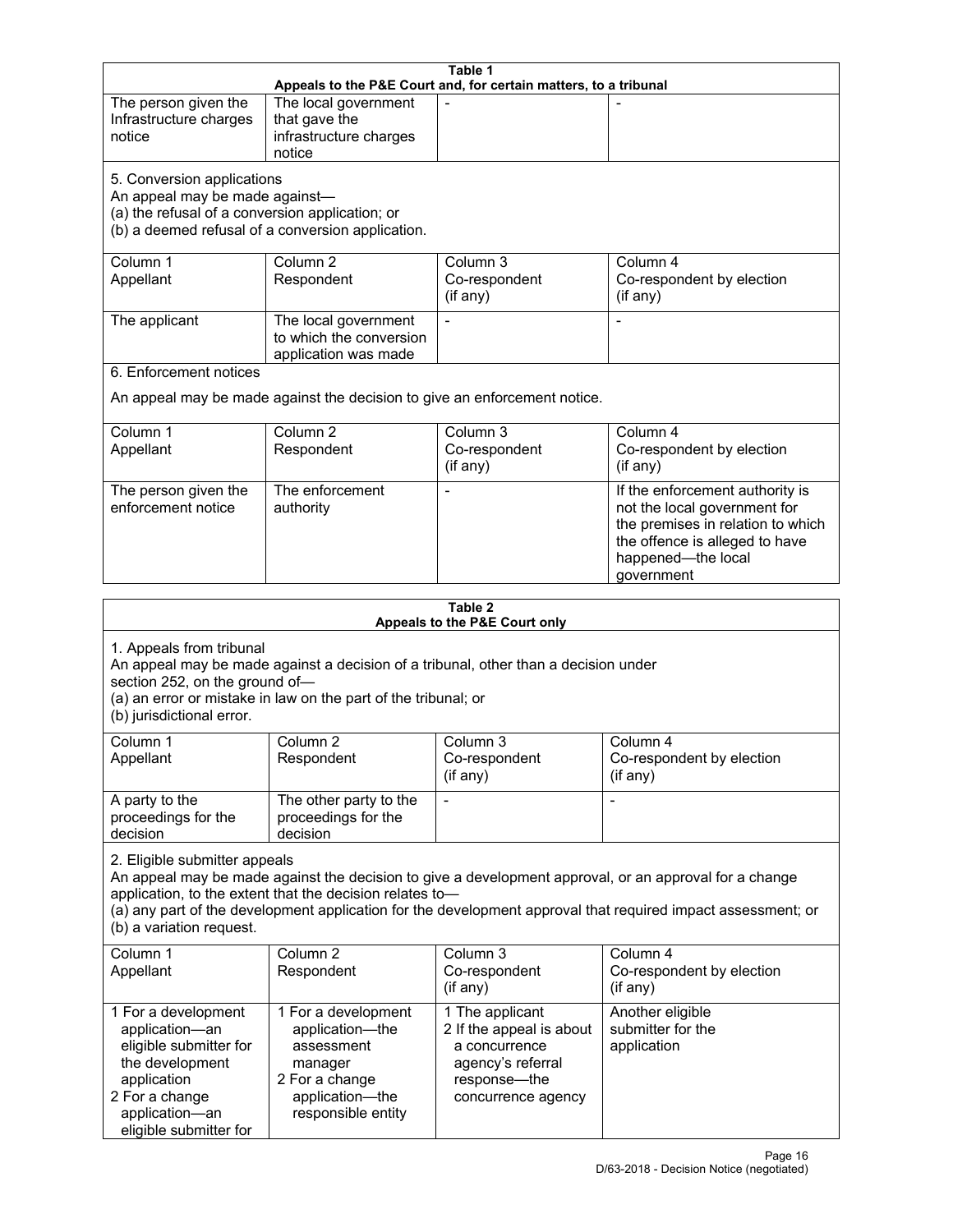| Table 2<br>Appeals to the P&E Court only                                                                                                                                                                                                                                                                                                                                                                           |                                                                                                                            |                                                                                                                         |                                                                                        |  |  |
|--------------------------------------------------------------------------------------------------------------------------------------------------------------------------------------------------------------------------------------------------------------------------------------------------------------------------------------------------------------------------------------------------------------------|----------------------------------------------------------------------------------------------------------------------------|-------------------------------------------------------------------------------------------------------------------------|----------------------------------------------------------------------------------------|--|--|
| the change<br>application                                                                                                                                                                                                                                                                                                                                                                                          |                                                                                                                            |                                                                                                                         |                                                                                        |  |  |
| 3. Eligible submitter and eligible advice agency appeals<br>An appeal may be made against a provision of a development approval, or failure to<br>include a provision in the development approval, to the extent the matter relates to-<br>(a) any part of the development application or the change application, for the development approval, that<br>required impact assessment; or<br>(b) a variation request. |                                                                                                                            |                                                                                                                         |                                                                                        |  |  |
| Column 1<br>Appellant                                                                                                                                                                                                                                                                                                                                                                                              | Column <sub>2</sub><br>Respondent                                                                                          | Column 3<br>Co-respondent<br>(if any)                                                                                   | Column 4<br>Co-respondent by election<br>(if any)                                      |  |  |
| 1 For a development<br>application-an<br>eligible submitter for<br>the development<br>application<br>2 For a change<br>application-an<br>eligible submitter for<br>the change<br>application<br>3 An eligible advice<br>agency for the<br>development<br>application or change<br>application                                                                                                                      | 1 For a development<br>application-the<br>assessment<br>manager<br>2 For a change<br>application-the<br>responsible entity | 1 The applicant<br>2 If the appeal is about<br>a concurrence<br>agency's referral<br>response-the<br>concurrence agency | Another eligible submitter for the<br>application                                      |  |  |
| 4. Compensation claims<br>An appeal may be made against-<br>(a) a decision under section 32 about a compensation claim; or<br>(b) a decision under section 265 about a claim for compensation; or<br>(c) a deemed refusal of a claim under paragraph (a) or (b).                                                                                                                                                   |                                                                                                                            |                                                                                                                         |                                                                                        |  |  |
| Column 1<br>Appellant                                                                                                                                                                                                                                                                                                                                                                                              | Column <sub>2</sub><br>Respondent                                                                                          | Column 3<br>Co-respondent<br>(if any)                                                                                   | Column 4<br>Co-respondent by election<br>(if any)                                      |  |  |
| A person dissatisfied<br>with the decision                                                                                                                                                                                                                                                                                                                                                                         | The local<br>government to which<br>the claim was made                                                                     |                                                                                                                         |                                                                                        |  |  |
| 5. Registered premises<br>An appeal may be made against a decision of the Minister under chapter 7, part 4.                                                                                                                                                                                                                                                                                                        |                                                                                                                            |                                                                                                                         |                                                                                        |  |  |
| Column 1<br>Appellant                                                                                                                                                                                                                                                                                                                                                                                              | Column <sub>2</sub><br>Respondent                                                                                          | Column 3<br>Co-respondent<br>(if any)                                                                                   | Column 4<br>Co-respondent by election<br>(if any)                                      |  |  |
| 1 A person given a<br>decision notice about<br>the decision<br>2 If the decision is to<br>register premises or<br>renew the<br>registration of<br>premises-an owner<br>or occupier of<br>premises in the<br>affected area for the<br>registered premises<br>who is dissatisfied<br>with the decision                                                                                                               | The Minister                                                                                                               | $\overline{a}$                                                                                                          | If an owner or occupier starts the<br>appeal - the owner of the<br>registered premises |  |  |